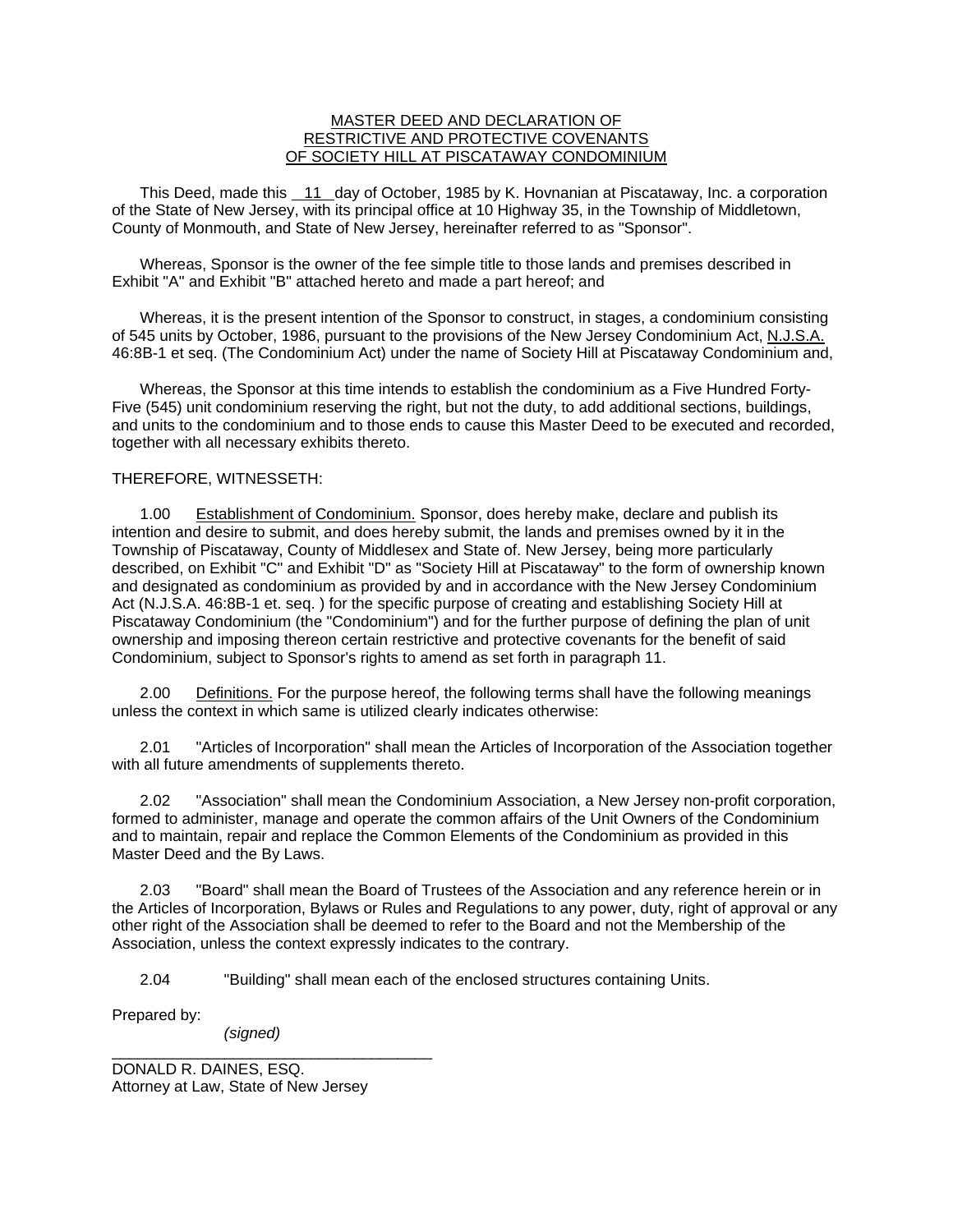2.05 "Bylaws" shall mean the Bylaws of the Association a copy of which document is attached hereto and made a part here of as Exhibit "D", together with all future amendments or supplements thereto.

 2.06 "Common Elements" shall include both General Common Elements and Limited Common Elements, and shall have the same meaning as "Common Elements" under N.J.S.A. 46:8B-3(d), except as same may be modified by the provisions of Paragraph 5.05 hereof, or the specific definitions set forth herein.

 2.07 "Common Expenses" sometimes referred to herein as "Common Charges" shall, subject to the provisions of Paragraph 5 hereof and the specific definitions set forth herein, mean all those expenses anticipated by N.J.S.A. 46:88-3(e), in addition to all expenses incurred by the Association, or its respective directors, officers, agents or employees, in the lawful performance of their respective duties or powers.

 2.08 "Condominium" shall mean (i) all the lands and premises described in Exhibit "C" and "D"; (ii) all improvements now or hereinafter constructed in, upon, over or through such lands and premises, whether or not shown on any Exhibit hereto; and (iii) all rights, roads, waters, privileges and appurtenances thereto belonging or appertaining; and (iv) the entire entity created by the execution and recording of this Master Deed; and (v) any and all lands, premises, roads, interests, improvements, privileges which shall be added to the condominium from or on the premises described in Exhibit "A" and "B".

 2.09 "Condominium Act" shall mean the provisions of N.J.S.A. 46:8B-1 et seq., and all applicable amendments and supplements thereto.

 2.10 "General Common Elements" shall mean those Common Elements shown which are for the use or benefit of all of the Unit Owners, as more specifically described in Paragraph 3.02 of this Master Deed.

 2.11 "Mortgagee" shall mean any bank, mortgage banker, trust company, insurance company, savings and loan association, governmental agency, or other financial institution or pension fund, which is the record owner of a first mortgage loan which encumbers any Unit.

 2.12 "Lease" shall mean any agreement for the leasing or rental of any Unit of the Condominium, including any sublease.

 2.13 "Limited Common Elements" shall have the same meaning as "Limited Common Elements" under N.J.S.A. 46:8B-3(k), except as same may be modified by the provisions of Paragraph 5 hereof or by the specific definitions set forth herein.

 2.14 "Master Deed" shall mean this instrument together with all future amendments or supplements hereto.

 2.15 "Permitted First Mortgage" shall mean and refer to any first mortgage lien encumbering a Unit which is held by a bank, mortgage banker, trust company, insurance company, savings and loan association, pension fund, governmental agency, or other financial institution, or which is a purchase money mortgage held by the Sponsor or by the Seller of a Unit.

 2.16 "Property" shall mean the Complex, the land and premises described in Exhibit "C" and "D" and all improvements now or hereafter constructed in, upon, over or through such land and premises and all land or premises described in Exhibit "A" and "B" which may be added to the condominium and property by duly recorded amendments of this Master Deed.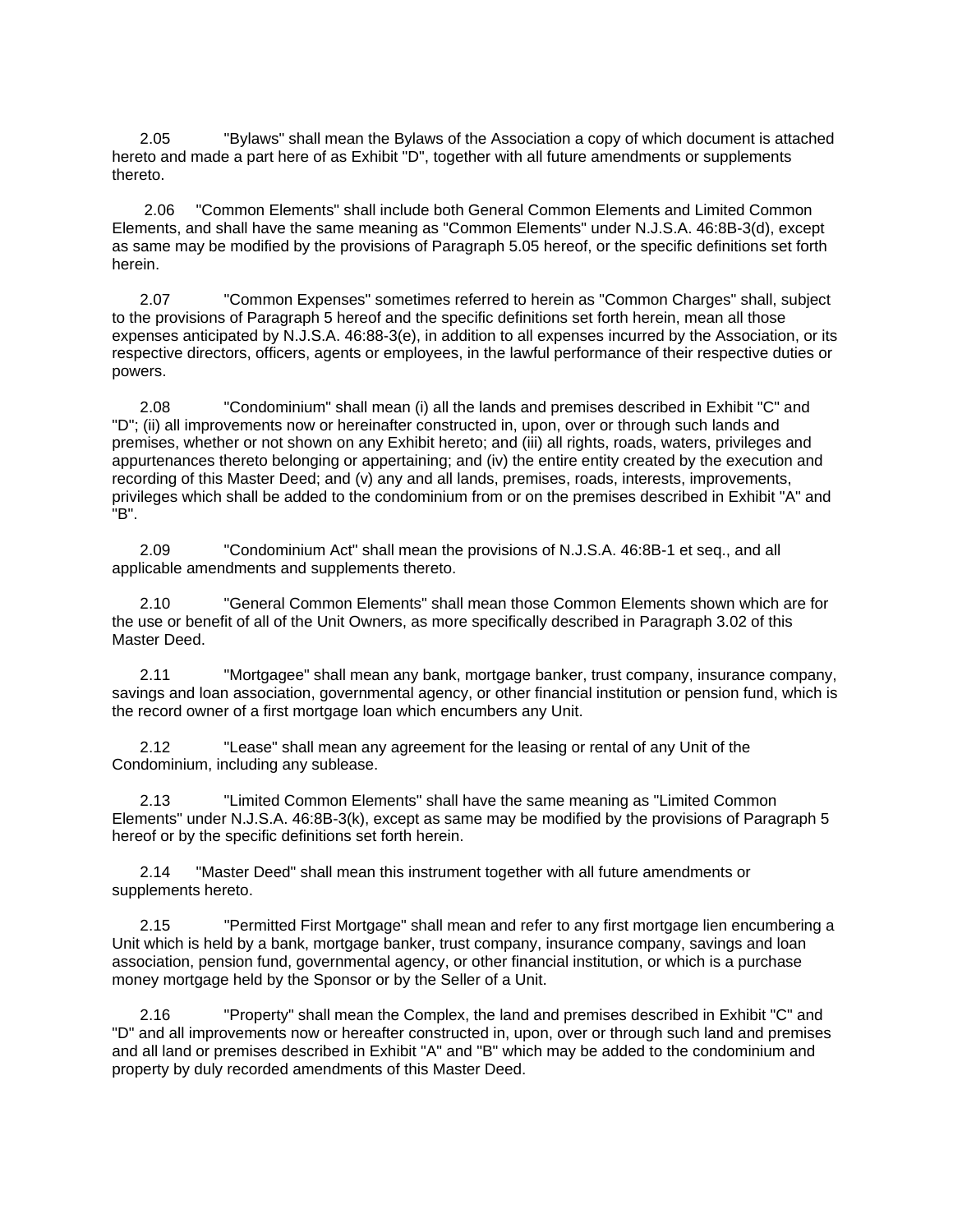2.17 "Rules and Regulations" shall mean the Rules and Regulations of the Association, together with all future amendments or supplements thereto. The Association shall not be required to record any amendments of supplements of the Rules and Regulations.

 2.18 "Sponsor" shall mean and refer to K. Hovnanian at Piscataway, Inc., a New Jersey corporation, its successors and assigns, (excluding other Unit Owners). Sponsor shall also mean and include the term "developer".

 2.19 "Unit" shall mean a part of the Condominium designated and intended for independent ownership and use, all as more specifically described in Paragraph 3 hereof and as shown on Exhibits "B", "D" and "E" and on the floor plans Exhibits G-1 through G-9, respectively attached hereto and made a part hereof. The term shall not be deemed to include any part of the General Common Elements or Limited Common Elements situated within or appurtenant to a Unit.

 2.20 "Unit Owner(s)" shall mean those persons or entities in whom record fee simple title to any unit is vested as shown in the records of the Clerk of Middlesex County, New Jersey, including the Sponsor unless the context expressly indicates otherwise, but notwithstanding any applicable theory of mortgage, shall not mean or refer to any mortgagee unless and until such mortgagee has acquired title to any such Unit pursuant to foreclosure proceedings or any proceeding in lieu of foreclosure, nor shall the term "Unit Owner" refer to any lessee or tenant of a Unit Owner.

 Unless the context clearly indicates otherwise, all definitions set forth in N.J.S.A. 46:8B-3 are incorporated herein by reference and the definitions set forth above shall be used in conjunction therewith.

 3.00 General Description of Condominium. The Sponsor has under construction on the parcel of land and premises described aforesaid, a project known and designated as the Society Hill at Piscataway Condominium according to the survey of the premises described and the plans attached hereto as Exhibits "D" and "G", respectively. The said plans contain the dimensions of the several units at floor level, the elevation of all floors and ceilings from United States Coast and Geodetic Survey datum, and the location and dimensions of the perimeter walls of each unit with reference to established geographical points. The said project consists of multifamily dwelling buildings which will be substantially in accord with the floor plans attached as Exhibit "G", that such construction may be progressive and that those buildings which are not completed at the time of the recording of this instrument, shall be deemed in all respects, when completed to be subject to the provisions of this instrument.

 The Sponsor, in order to implement the condominium plan of ownership for the above described property, improvements and prospective improvements, covenants and agrees that it hereby subdivides the above described realty and all of the improvements erected and to be erected thereon into the following fee simple estates:

 3.01 Description of Units. 1. Five Hundred Forty-Five (545) separate parcels of real property, being the dwelling units, hereinafter more particularly described and as shown on Exhibits "G" and "D". Exhibit "G" contains six pages and describes the room layouts of the several units at floor level.

 Each of the said dwelling units consists of (a) the volumes or cubicles of space enclosed by the unfinished inner surfaces of perimeter and interior walls, ceilings and floors therein, including vents, doors, windows and other structural elements that ordinarily are regarded as enclosures of space, and (b) all interior dividing walls and partitions (including the space occupied by such walls or partitions) except load bearing interior walls and partitions and (c) all windows and doors, including the glass contained therein, and (d) the decorated inner surfaces of said perimeter and interior walls (including decorated inner surfaces of all interior load bearing walls), floors and ceilings, consisting of wallpaper, paint, carpeting, tiles and all other finishing materials affixed or installed as a part of the physical structure of the unit and all immediately visible fixtures, mechanical systems, and equipment installed, and for the sole and exclusive use of the unit, commencing at the point of disconnection from the structural body of the dwelling building and from the utility lines, pipes and systems serving the dwelling unit. No pipes, wires,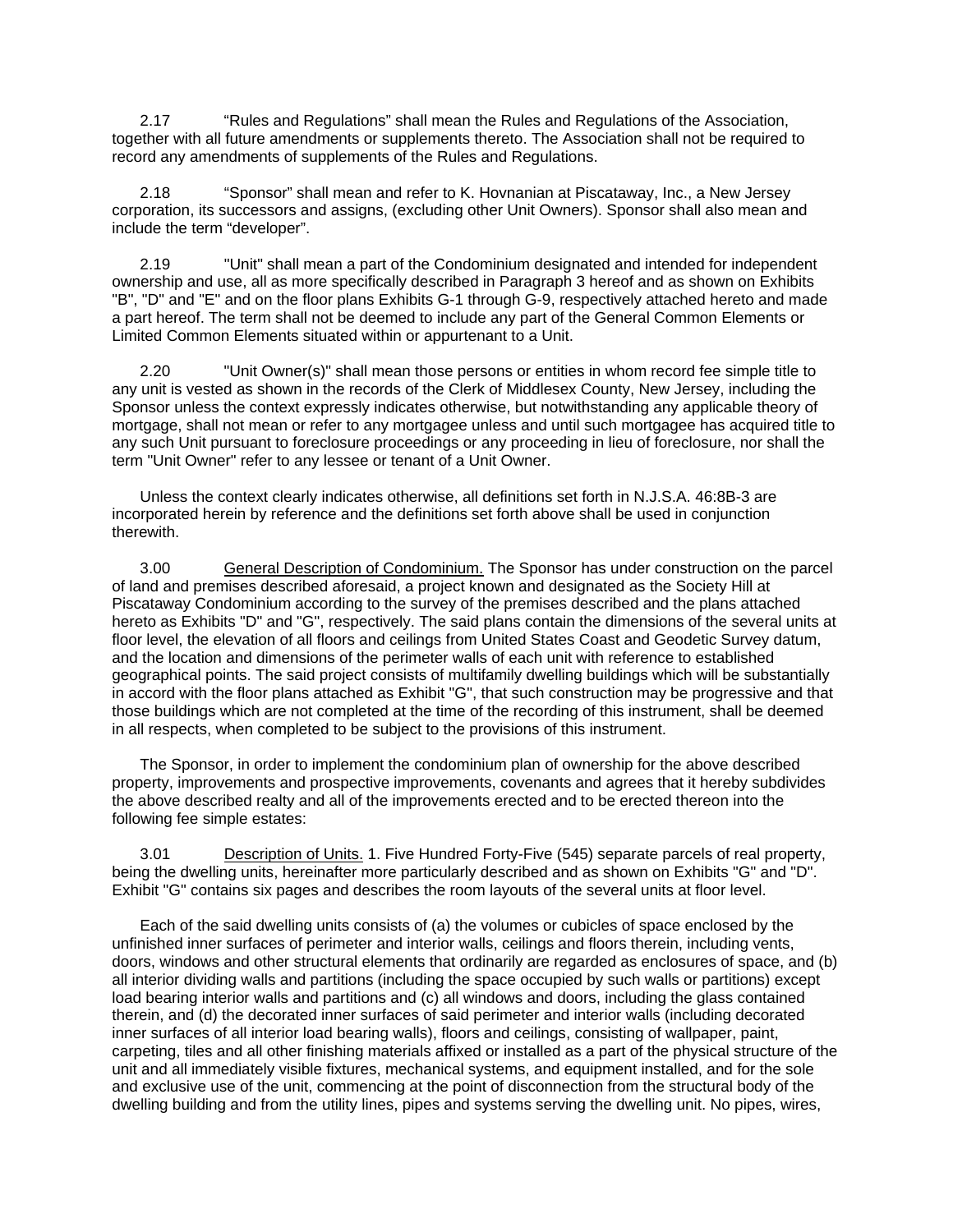conduits or other public utility lines or installations constituting a part of the overall systems designed for the service of any particular unit or multiunit, which are not removable without jeopardizing the soundness, safety or usefulness of the remainder of the buildings, shall be deemed to be a part of any dwelling unit. The words "dwelling unit," when used throughout this instrument, shall be deemed to refer to each of the aforesaid dwelling units as herein described.

 3.02 General Common Elements. A separate fee simple estate in the remaining portion of the lands and premises hereinabove described with all improvements constructed and to be constructed thereon, including all appurtenances thereto, which said remaining portions shall be hereinafter known and referred to as "common elements." More specifically, "general" common elements shall include, but not be limited to, the following:

 (a) The parcel of land described in Exhibit "C" and "D", including the space actually occupied by the above.

 (b) The multi-unit dwelling buildings described above including the space within each of said buildings not otherwise herein defined as being embraced within the dwelling units, and including the foundations, roofs, floors, ceilings, perimeter walls, load bearing interior walls and partitions, slabs, stairways, entrance and existing communication ways, pipes, wires, conduits, air ducts and public utility lines, including the space actually occupied by the above.

 (c) All of the roads, walkways, paths, trees, shrubs, yards, gardens, etc., located or to be located on the aforesaid parcel of land.

 (d) All other elements of the buildings constructed or to be constructed on the aforesaid parcel of land, rationally of common use or necessary to their existence, upkeep and safety and, in general, all other devices or installations existing for common use.

 (e) The general common elements shall not include any of the dwelling units as hereinabove described and as shown on the attached Exhibits "D" and "G", notwithstanding that the multi-unit dwelling buildings in which said dwelling units shall be located may not have been constructed at the time of the recording of this instrument, it being the intention of the Sponsor that the interest in the general common elements appurtenant to each unit, as said interest shall be hereinafter defined, shall not include any interest whatsoever in any of the other units and the space within them, whether or not the buildings within which said units are or shall be located, are constructed or yet to be constructed at the time of the recording of this instrument.

 3.03 Undivided Interest. For the purposes of this instrument, the ownership of each dwelling unit shall conclusively be deemed to include the respective undivided interest as specified and established hereinafter, in the common elements and each unit together with its appurtenant undivided interest in the common elements as defined and hereinafter referred to as "unit" or "dwelling unit." It is the intention of the Sponsor hereby to provide that the general common elements in the Condominium shall be owned by the owner or owners of each dwelling unit under the condominium form of ownership, the undivided interest of each unit therein being as set forth hereinafter. For the purpose of further clarifying the stated intent and purpose of the Sponsor, the aforesaid property will be owned under the condominium concept when the title to the aforesaid lands and all of the improvements constructed and to be constructed thereon are held or acquired by two (2) or more persons in any manner whereby each person is vested of (1) the fee simple ownership of one or more of the dwelling units, and (2) an undivided interest in the correlative general common elements, all pursuant to the provisions of this Master Deed, the Condominium Act and the restrictions, covenants, limitations and conditions herein set forth.

 3.04 Limited Common Elements. Portions of the common elements are hereby set aside and reserved for the restricted use of the respective dwelling units to the exclusion of the other units and such portions shall be known and referred to herein as "limited common elements." The limited common elements restricted to the use of the respective units are shown graphically in Exhibit "G". Each unit owner shall be responsible for maintaining, at their individual cost and expense, all areas designated as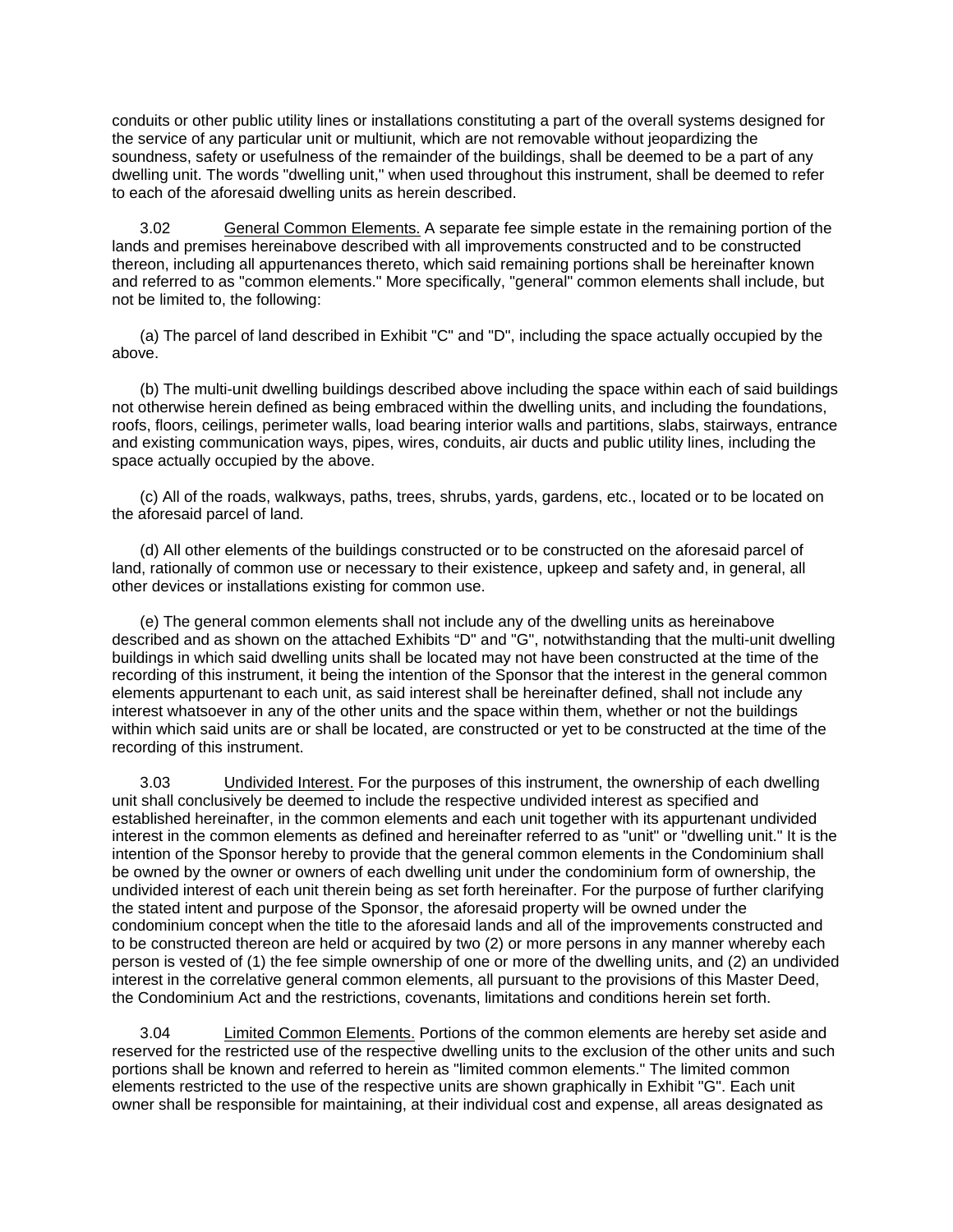limited common elements other than any assigned parking space. However, structural modification and maintenance of the structural components of all limited common elements shall be the responsibility of the Association. In particular, each unit owner shall be responsible for any improvements or maintenance in and to patios, porches or balconies including any glass, glass doors, screens or screen doors, none of which shall be the responsibility for maintenance by the Association. All limited common elements, however, shall comply with all governmental rules and regulations, as well as all rules and regulations of the Association as provided herein or as provided in the Bylaws of the Association.

 3.05 Percentage of Interest. The individual dwelling units hereby established and which shall be individually conveyed, the building number and type, the limited common elements restricted to the use of one or more individual units and the percentage of interest of each unit in the general and limited common elements are attached hereto as Exhibit "E".

 3.06 No Conveyance of Undivided Interest. The above respective undivided interest in the common elements hereby established and to be conveyed with the respective units may be amended by the Sponsor as is set forth in paragraph 11. The Sponsor, its successors and assigns and Grantees, covenant and agree that the undivided interest in the common elements and the fee simple title to the respective units conveyed therewith shall not be separately conveyed, transferred, alienated or encumbered, and each of the said undivided interest shall be deemed to be conveyed, transferred, alienated or encumbered with its respective unit notwithstanding the description in the instrument of conveyance, transfer, alienation or encumbrances may refer only to the fee simple title to the dwelling unit. The Sponsor, its successors and assigns, and the Grantees, further covenant and agree that any conveyance, transfer or alienation of any unit shall conclusively be deemed to include all of the interest of the owner or owners in the Condominium and any encumbrance upon any unit also shall be conclusively deemed to attach to all of the interest of the owner or owners of said dwelling in the Condominium.

 3.07 Garden Plots. The Association may designate certain areas of the Common Elements which are to be used as garden plots which may be assigned, leased or rented to Members of the Association for the purpose of growing fruits and/or herbs and/or vegetables and/or flowers for the use or consumption of that individual Member. The Board of Trustees shall designate such area (or areas) by posting in the recreation building a map showing such areas. The Board of Trustees may create a Gardening Committee whose purpose will be to supervise the activities of Members in connection with the garden plots. Members may not sell the produce grown in these plots. The Committee may divide the garden area (or areas) into distinct plots of approximately eight foot dimension and may assign individuals plots to particular Members. The Committee shall establish rules and regulations governing the assignment, use, gardening, and related activities in connection with these garden areas. Such rules and regulations are subject to the approval of the Board of Trustees.

 4.00 The Administering Association. The Condominium shall be administered, supervised and managed by Society Hill at Piscataway Condominium Association, Inc. hereinafter called the "Association", a non profit corporation of the State of New Jersey, presently having its principal office at 10 Highway 35, Red Bank, New Jersey, which shall act by and on behalf of the owners of the units in the Condominium, in accordance with this instrument, the Bylaws of the Association annexed hereto as Exhibit "F" and in accordance with the Condominium Act, its supplements and amendments. The aforesaid Bylaws form an integral part of the plan of ownership herein described and this instrument shall be construed in conjunction with the provisions of said Bylaws. Pursuant to the requirements of the Condominium Act, the aforesaid Association is hereby designated as the form of administration of the Condominium and the said Association is hereby vested with the rights, powers, privileges and duties necessary to and incidental to the proper administration of the Condominium, the same being more particularly set forth in the Bylaws of the Association attached hereto. The said Association shall also be empowered to exercise any of the rights, powers, privileges or duties which may, from time to time, be established by law or which may be delegated the owners or co-owners of units in the Condominium. Nothing contained herein to the contrary, either in this Master Deed or in the Bylaws shall serve to exculpate members of the Board of Trustees of the Association appointed by the Sponsor from their fiduciary responsibility.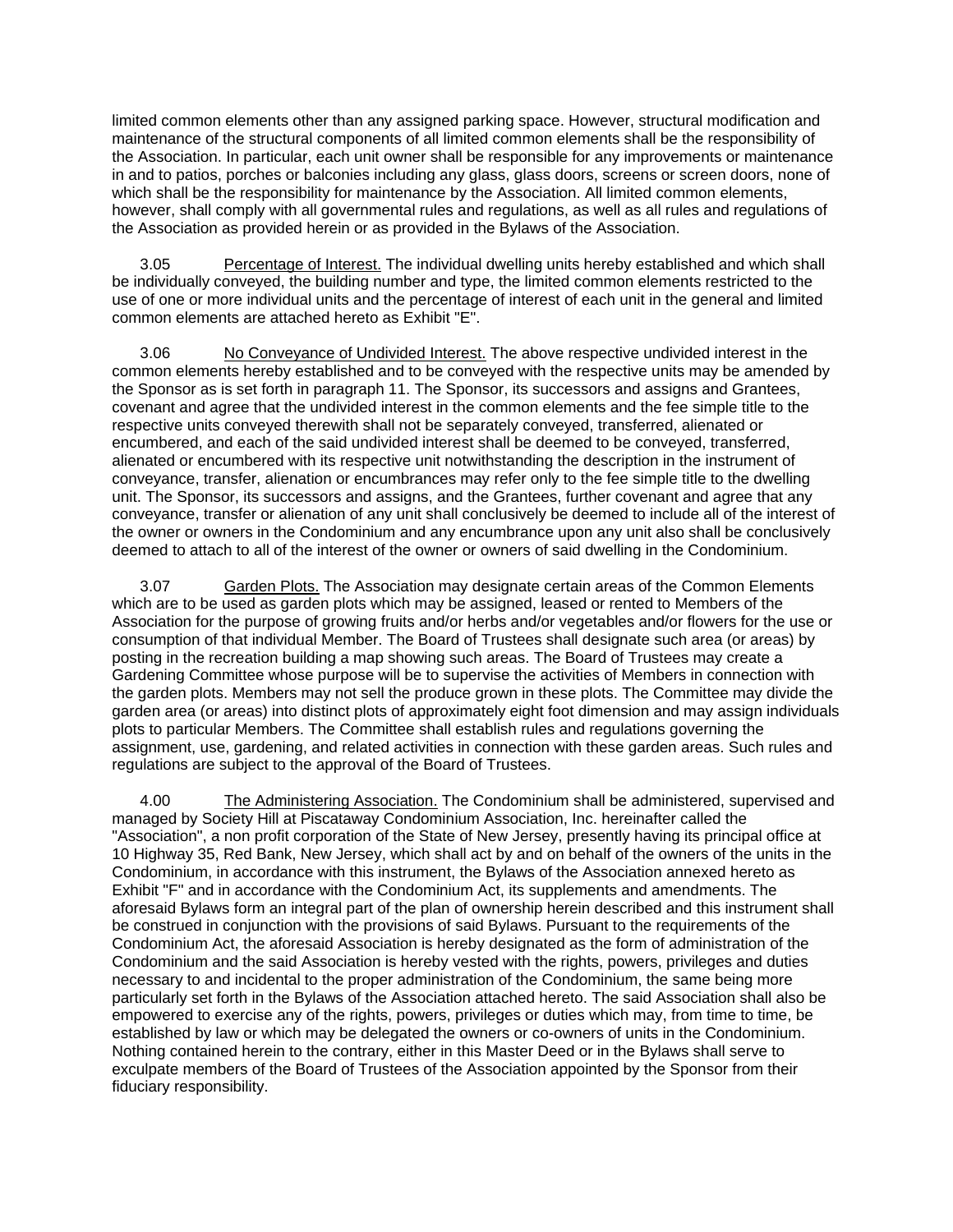Anything to the contrary herein, or in the Bylaws of the Association, the percentage of interest of each dwelling unit appertaining to the common expenses, common receipts, common surplus, shall be as set forth in Article 13 of the Bylaws of the Association. The Sponsor reserves the right, for so long as it shall remain the owner of any of the aforesaid units, to change the price or value of such units. However, no change in the price or value of any of the aforesaid units shall change or otherwise affect the percentage of interest of any of the said units in the general and limited common elements within the Condominium or in the percentage of ownership in the Association as set forth in Article 13 of the Bylaws. Each Unit shall be entitled to one vote.

 5.00 Declaration of Restrictive and Protective Covenants and Agreements and Easements Grants. To further implement this plan of ownership, to make feasible the ownership and sale of units in the Condominium, to preserve the character of the community and to make possible the fulfillment of the purpose of cooperative living intended, the Sponsor, its successors and assigns, by reason of this declaration, and all future owners of units in the Condominium by their acquisition of title thereto, covenant and agree as follows:

 5.01 Ownership of Common Elements. That the common elements shall be owned in common by all of the owners of dwelling units and none other. The common elements shall remain undivided and no unit owner shall bring any action for partition or division of the whole or any part thereof except as otherwise provided by law or in Article 6, Section 2 of the Bylaws of the Association.

 5.02 Ownership and Conveyance of Condominium Units. That each unit shall, for all purposes, constitute a separate parcel of real property which may be owned in fee simple and which may be conveyed, devised, inherited, transferred or encumbered along with its allocated percentage in the common elements, in the same manner as any other parcel of real property, independently of all other units, subject to the provisions of this instrument, the Bylaws of the Association and the Condominium Act. No part of any unit shall be conveyed, devised, inherited, transferred or encumbered apart from the whole of said unit and its correlative percentage in the common elements. All taxes, assessments and charges which may become liens prior to the first mortgage under local law shall relate only to the individual units and not to the Condominium as a whole.

5.03 **Occupancy of Units.** That each unit shall be occupied, within the limitations set forth herein, and used by the respective owners only as a private residential dwelling for the owners, his family, lessees and social guests and for no other purpose.

 5.04 Easements and Encroachments. That in the event that any portion of the common elements encroaches upon any unit, or vice versa, or in the event that any portion of one unit, encroaches upon another unit, a valid easement for the encroachment and for the maintenance of the same, so long as it stands, shall and does exist. In the event that any one or more of the dwelling buildings is partially or totally destroyed and is then rebuilt in substantially the same location, and as a result of such rebuilding any portion of the common elements encroaches upon the units, or vice versa, or any of the units encroach upon another unit, a valid easement for such encroachment and for the maintenance thereof, so long as it stands, shall and does exist.

 5.05 Location of Condominium Units. That in interpreting any and all provisions of this instrument, the exhibits attached hereto, or subsequent deeds and mortgages to individual units, the actual location of the unit shall be deemed conclusively to be the property intended to be conveyed, reserved or encumbered notwithstanding any minor deviations, either horizontally or vertically, from the proposed locations as indicated on Exhibits "C" and "D" annexed hereto. To the extent that such minor variations in location do or shall exist, a valid easement therefor and for the maintenance thereof does and shall exist. This covenant is necessary by reason of the fact that the Condominium is to be constituted, and this plan of ownership applicable thereto will be implemented, prior to the completion of construction of some of the buildings as shown on the proposed location maps annexed hereto as Exhibit "D".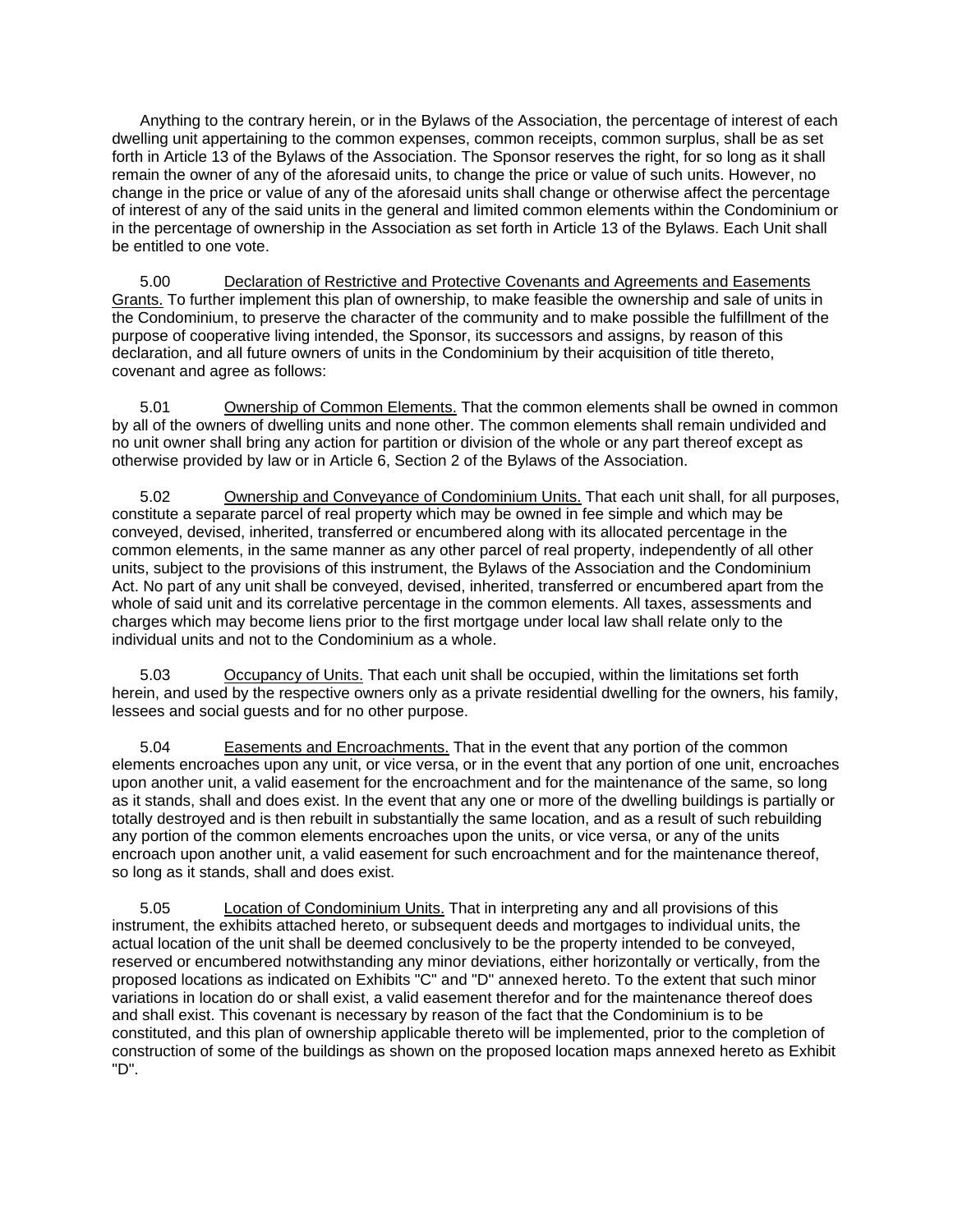5.06 Sponsors Nonexclusive Easement to Common Elements. That, as to those portions of the general common elements of the Condominium that lie within the boundary of the property as shown on the annexed Exhibits "C" and "D", a valid nonexclusive easement for the benefit of the Sponsor, its successors and assigns, does and shall continue to exist thereon for the maintenance, operation and renewal thereof and as a means of providing ingress and egress to other portions of the general and limited common elements and of other contiguous lands of the Sponsor, its successors and assigns. For so long as Sponsor has any unsold units in the ordinary course of business in the project, Sponsor shall have the right of ingress and egress and to bring prospective purchasers, lessees, and the like in, to and across the common elements. In addition, a valid easement is reserved to the Sponsor to install maintain, or convey ownership and responsibility to a municipal or private authority of, utilities, utility meters, lines, conduits, pipes and other facilities, necessary for the proper maintenance of the common elements within a unit together with a blanket, perpetual and nonexclusive easement of unobstructed ingress in, upon, over, across and through the common elements, to the Township of East Brunswick, the Association, their respective officers, agent and employees and all police, fire and ambulance personnel in the proper performance of their respective duties (including but not limited to emergency or other necessary repairs to a unit which the unit owner has failed to perform), and for repair and maintenance of the common elements.

5.07 **Utility Easements.** That a valid blanket perpetual and nonexclusive easement does and shall continue to exist throughout the common elements for the purpose of installation, maintenance, repair and replacement of all sewer, water, power and telephone pipes, lines, mains, conduits, wires, poles, transformers, meters and any and all other equipment or machinery necessary or incidental to the proper functioning of any utility system, which easement shall be for the benefit of any governmental agency, utility company or other entity which requires same for the purpose of furnishing one or more of these services.

 5.08 Membership of Unit Owners in Condominium Association. That every owner or owners of a unit shall automatically, upon becoming the owner of a unit or units in this Condominium, be a member of the Association until such time as his ownership of a dwelling unit herein referred to ceases for any reason, at which time his membership in said Association shall automatically cease. Other than as an incident to a lawful transfer of title to a unit, membership in the Association shall be nontransferable and any attempted transfer shall be null and void.

 5.09 Election of Board of Trustees. The right to elect the Board of Trustees of the Association shall be governed as follows:

 (a) Sixty days after conveyance of 25 percent (25%) of the lots, parcels, units or interests ultimately to be constructed, not less than 25 percent (25%) of the members of the Board of Trustees shall be elected by owners;

 (b) Sixty days after conveyance of 50 percent (50%) of the lots, parcels, units or interests ultimately to be constructed, not less than 40 percent (40%) of the members of the Board of Trustees shall be elected by the owners;

 (c) Sixty days after conveyance of 75 percent (75%) of the lots, parcels, units or interests ultimately to be constructed, the Sponsor's control of the Board of Trustees, shall terminate at which time the owners shall elect the entire Board of Trustees;

 (d) The term of Trustees elected pursuant to this paragraph shall terminate on the first annual meeting of the members when all Trustees are unit owners;

 (e) Notwithstanding a, b, and c above, the Sponsor may retain one member of the Board of Trustees so long as there are any units remaining unsold in the regular course of business;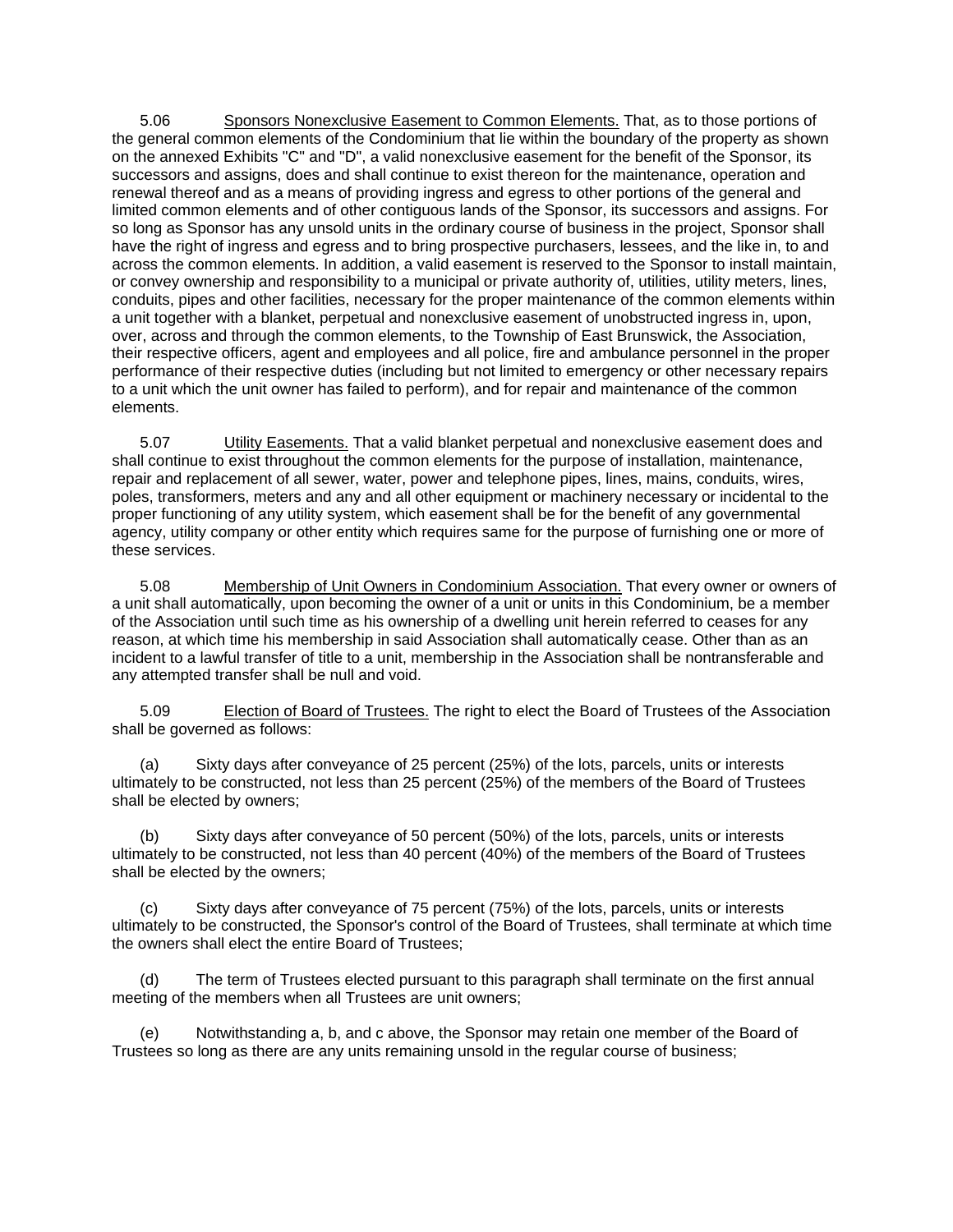(f) Sponsor may surrender control of the Board of Trustees of the Association prior to the time as specified provided the unit owners agree by a majority vote to assume control. However, in no event shall the Sponsor retain control of the Board of Trustees later than December 1, 1992;

 (g) The Association, when controlled by the unit owners, shall not take any action that would be detrimental to the sale or sales of a unit or units by the Sponsor and shall continue the same level of maintenance, operation and services as immediately prior to their assumption of control until the last unit is sole.

 (h) When a member of the Board of Trustees who has been elected by unit owners other than Sponsor is removed or resigns that vacancy shall be filled by a unit owner other than sponsor.

 (i) While the Sponsor maintains a majority of representation on the executive board, he shall post a fidelity bond or other guarantee acceptable to the Agency, in an amount equal to the annual budget. For the second and succeeding years, the bond or other guarantee shall include accumulated reserves.

 While the Sponsor maintains a majority of the executive board, he shall have an annual audit of association funds prepared by an independent accountant, a copy of which shall be delivered to each unit owner within 90 days of the expiration of the fiscal year of the association. The audit shall cover the operating budget and reserve accounts.

 5.10 Administration of the Association. That the administration of the Association shall be in accordance with the provisions of this instrument, the Bylaws and Rules and Regulations of the Association, as may from time to time be amended or promulgated, and the Condominium Act.

 5.11 Penalties. That each owner, tenant and occupant of a unit shall comply with the provisions of this instrument and the Bylaws and Rules and Regulations of the Association and failure to comply therewith shall be grounds for an action to recover sums due, or damages, or for injunctive relief. The Board shall have the power to implement a system for imposing fines on any Unit Owner who violates the Rules and Regulations of the Association.

 5.12 Amendment or Revocation of this Declaration. Except as set forth in paragraph 11, until 75 percent (75%) of the total number of units ultimately to be constructed in the condominium have been conveyed to unit owners, this Declaration and any of its provisions, excluding the Bylaws of the Association, shall not be revoked or amended without the acquiescence of all of the owners and all of the then owners of all of the mortgages covering the units. From the time of conveyance of 75 percent (75%) of the total number of units ultimately to be constructed forward, this Declaration and any of its provisions, excluding the Bylaws of the Association, shall not be revoked or amended without the affirmative vote of 67 percent (67%) of the total number of votes that may be cast. More specifically, except as provided by statute in case of condemnation or substantial loss to the units and/or common elements of the condominium project, unless at least sixty-seven (67%) percent of the first mortgagees (based upon one vote for each first mortgage owned), and unit owners (other than the Sponsor, developer, or builder) have given their prior written approval, the unit owners shall not be entitled to:

(a) by act or omission, seek to abandon or terminate the condominium project;

 (b) change the pro rata interest or obligations of any individual condominium unit for the purpose of: (i) levying assessments or charges or allocating distributions of hazard insurance proceeds or condemnation awards, or (ii) determining the pro rata share of ownership of each condominium unit in the common elements;

(c) partition or subdivide any condominium unit;

 (d) by act or omission, seek to abandon, partition, subdivide, encumber, sell or transfer the common elements (The granting of easements for public utilities or for other public purposes consistent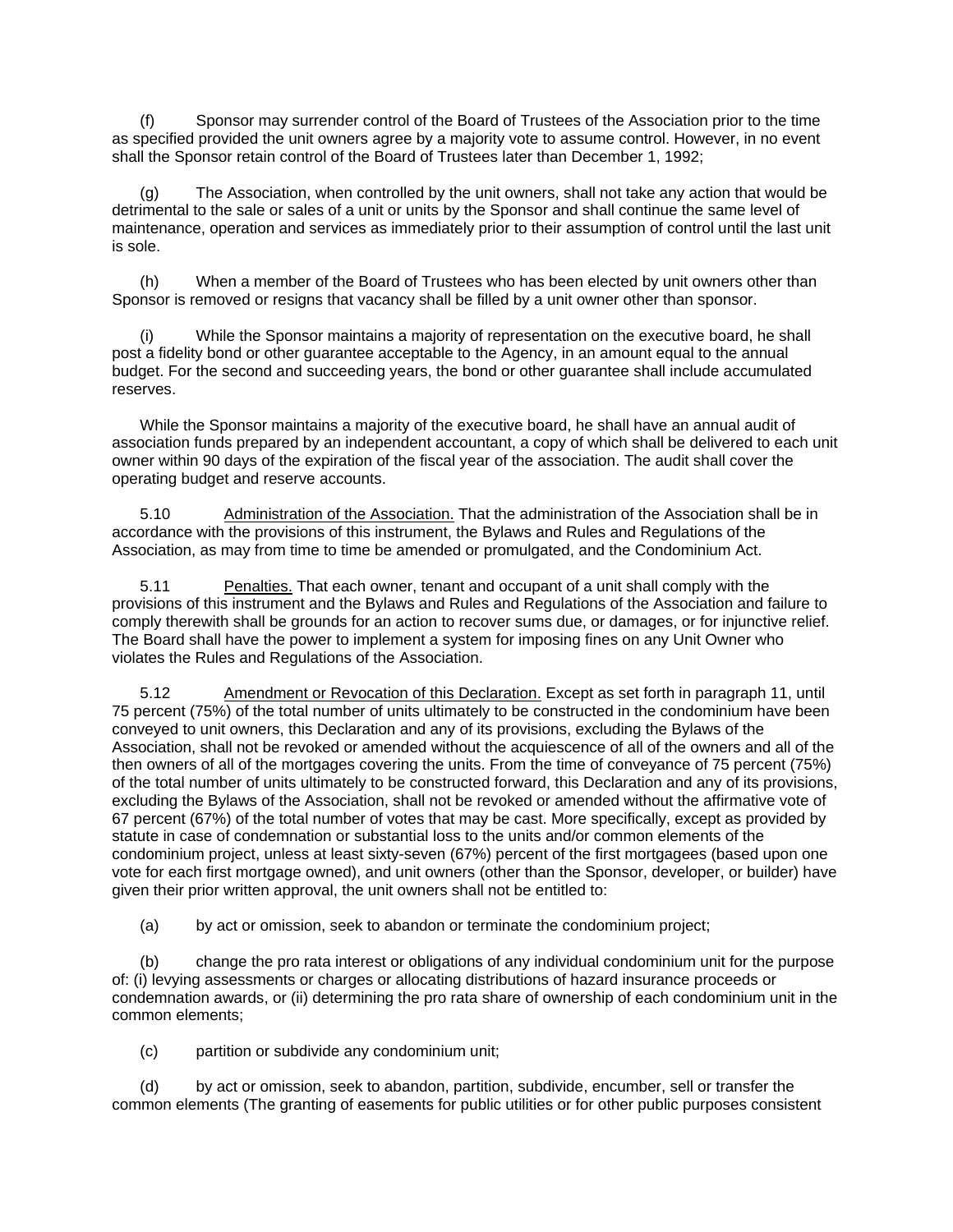with the intended use of the common elements by the condominium project shall not be deemed a transfer within the meaning of this clause)";

 (e) use hazard insurance proceeds for losses to any condominium property (whether to units or to common elements) for other than the repair, replacement or reconstruction of such condominium property;

 (f) charge, waive or abandon any scheme of regulations, or enforcement thereof, pertaining to the architectural design or the exterior appearance of units, the exterior maintenance of units, the maintenance of the common properties, party walls or common fences and driveways, or the upkeep of the lawns and plantings of the property.

 5.13 Contribution of Unit Owners Toward Expenses, Administration, Etc. of Common Elements and the Association. That, subject to the provisions of Paragraph 9 of this Declaration, the owner or co-owners of each unit are bound to contribute as set forth in Article 13 of the Bylaws toward the expenses of administration, maintenance, repair and replacement of the said common elements, expenses, declared common by this Declaration or the Bylaws and the expenses of administering and maintaining the Association and all of its real and personal property in such amounts As shall from time to time be found by the Association to be necessary, including, but not limited to, expenses for the operation, maintenance, repair or replacement of Association buildings, grounds or facilities, the maintenance, operation, repair or replacement of the recreational facilities; all costs of carrying out the duties and powers of the Association; compensation of Association employees, insurance premiums and expenses relating thereto; taxes which may be assessed against association property and any other expenses of the Association as set forth herein, in the Bylaws or which may be designated by the Board of Trustees as "Common Expenses." No owner may exempt himself from contributing toward such expenses by waiver of the use of enjoyment of the common elements or the community or recreational facilities of the Association or by abandonment of the unit owned by him. However, in accordance with the provisions of Paragraph 9 of this Declaration, prior to January 1, 1987, the Sponsor shall be solely responsible for all the above mentioned costs and expenses in addition to any accrued contributions to Reserves which may be required under Article 13.00 of the Bylaws. The Board of Trustees, whether controlled by the Sponsor or the unit owners is prohibited from making or charging any assessment for such common expenses prior to January 1, 1987.

5.14 **Lien in Favor of the Association.** That all charges and expenses chargeable to any unit shall constitute a lien against said unit in favor of the Association, which lien shall be prior to all other liens except (1) assessments, liens and charges for taxes past due and unpaid on the unit and (2) payments due under bona fide mortgage instruments, if any, duly recorded. The charges and expenses represented in the annual maintenance assessment shall become effective as a lien against each unit on the first day of each year. Additional or added assessments, charges and expenses, if any, chargeable to units and not covered by the usual monthly maintenance charge, shall become effective as a lien against each unit as of the date when the expense or charge giving rise to such additional or added assessment was incurred by the Association. In the event that the assessment, charge or other expenses giving rise to said lien remains unpaid for more than ten (10) days after the same shall become due and payable the entire amount of the annual assessment and other additional or added assessments, charges and expenses shall immediately become due and payable and the lien may be recorded in accordance with the provisions of the N.J.S.A. 46:8B-1 and be foreclosed by the Association in the manner provided for the foreclosure and sale of real estate mortgages, and in the event of foreclosure, the Association shall, in addition to the amount due, be entitled to recover reasonable expenses of the action including court costs and reasonable attorney's fees. The right of the Association to foreclose the lien shall be in addition to any other remedy which may be allowable to it at law or equity for the collection of quarterly, additional or added charges and expenses, including the right to proceed personally against any delinquent owner for the recovery of a personal judgment against him for the amount due, court costs and reasonable attorney's fees. The title acquired by any purchaser following any such foreclosure sale or sheriff's judgment sale shall be subject to all of the provisions of this instrument, the Bylaws and Rules and Regulations of the Association and the Condominium Act and by so acquiring title to the unit, said purchaser covenants and agrees to abide by and be bound thereby.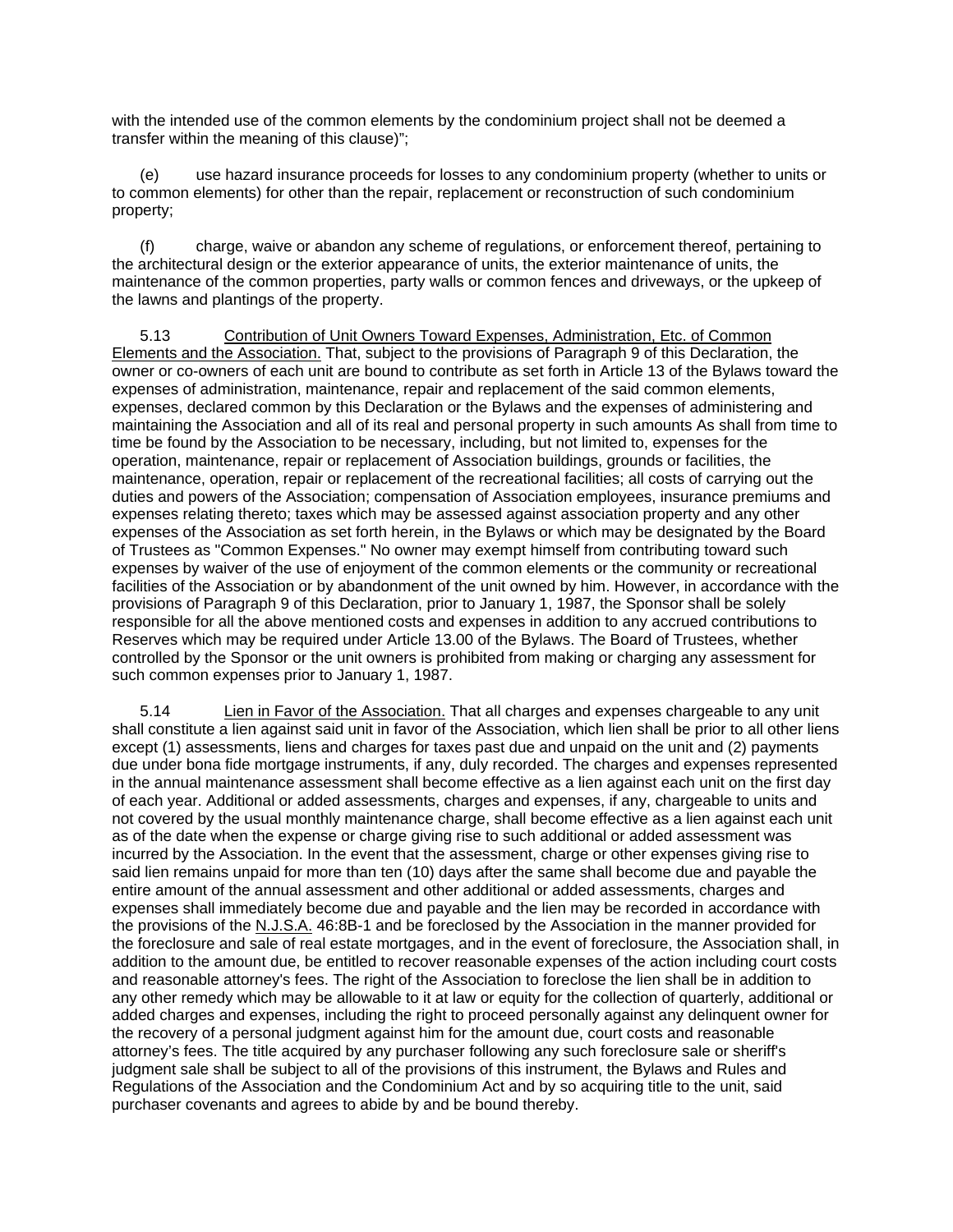5.15 Payment of Expenses Out of Proceeds of Sale. That upon the sale, conveyance or other lawful transfer of title to a unit, all unpaid assessments, charges and expenses chargeable to the unit shall first be paid out of the sales price or by the acquirer in preference to any other assessments or charges of whatever nature except (1) assessments, liens and charges for taxes past due and unpaid on the unit and (2) payments due under bona fide mortgage instruments, if any, duly recorded.

 5.16 Liability of Purchaser for Assessments Due Association. That the acquirer of title to a unit shall be jointly and severally liable with his predecessor in title thereto for the amounts owing by the latter to the Association up to the time of the transfer of title, without prejudice to the acquirer's right to recover from his predecessor in title the amount paid by him as such joint debtor. However, any contract purchaser of a Unit may request from the Association a certificate setting forth the amount of unpaid assessments for such Unit. Such request shall include the names of all persons who shall reside in the Unit, and the anticipated date of closing title. The Association shall provide such certificate within ten (10) days after the receipt of the request. The purchaser may rely upon such certificate and his liability shall be limited to the amount set forth therein. Liability for the payment of said amounts due to the Association shall not attach to the purchaser of the unit following a mortgage foreclosure or sheriff's judgment sale of any unit but the Association shall be entitled to payment thereof out of the proceeds of sale as provided by law. Further, any first mortgagee who obtains title to a condominium unit pursuant to the remedies provided in the mortgage or foreclosure of the mortgage will not be liable for such unit's unpaid dues or charges which accrue prior to the acquisition of title of such unit by the mortgagee. A first mortgagee, upon request, is entitled to (a) written notification from the Association of any default in the performance by its mortgagor of any obligation under the within document which is not cured within sixty (60) days; (b) inspect the books and records of the Association during normal business hours; (c) receive an annual audited financial statement of the Association within ninety (90) days following the end of any fiscal year of the Association; and (d) written notification of all meetings of the Association and to designate a representative to attend all such meetings.

 5.17 Maintenance of Dwelling Units. Each Unit owner shall promptly furnish, perform and be responsible for, at his own expense, all of the maintenance, repairs and replacements within his own Unit, provided however: (i) such maintenance repairs and replacements as may be required for the functioning of the common plumbing, heating; air conditioning, mechanical, electrical and water supply systems within the Complex shall be furnished by the Association; and (ii) the Association, its agents and employees may effect emergency or other necessary repairs which the Unit Owner has failed to perform; but any and all expenses incurred pursuant to the foregoing provisions shall be the responsibility of the Unit Owners affected thereby. Except as hereinbefore provided, maintenance, repairs and replacements of the plumbing fixtures and systems, windows, doors, balconies, electrical wiring and receptacles, appliances and equipment, and lighting fixtures within any Unit which are not common shall be the Unit owner's responsibility, at its sole cost and expense, and if any Unit Owner fails to perform such work the Condominium Association may do so on the Unit Owner's behalf and charge the reasonable expenses thereof to the Unit Owner. Maintenance, repair, replacement, cleaning and washing of all wallpaper, paint, paneling, floor covering, draperies, and the window shades or curtains within any Unit shall also be the Unit owner's responsibility, at its sole cost and expense.

 5.18 Modification of Dwelling Units. That no owner shall make any structural modifications or alterations within a dwelling unit without consent of the Association or of its duly authorized representatives and no act shall be done under any circumstances which does or may tend to impair the structural integrity of any of the multi-unit dwelling buildings or adversely affect any of the common elements. No owner shall be permitted to install or have installed any window air conditioner, window fan, heat pump, solar collector or similar cooling, heating and/or ventilating device in any window, door or other exterior opening of a dwelling unit. No owner shall be permitted to erect or have erected any fence, partition, wall, divider or similar structure exterior to their unit other than any such structure erected by the Developer. No owner shall make or cause to be made any alterations to the exterior of his unit or to any general or limited common elements without the prior written approval of the Condominium Association or a committee appointed by it in accordance with its By Laws.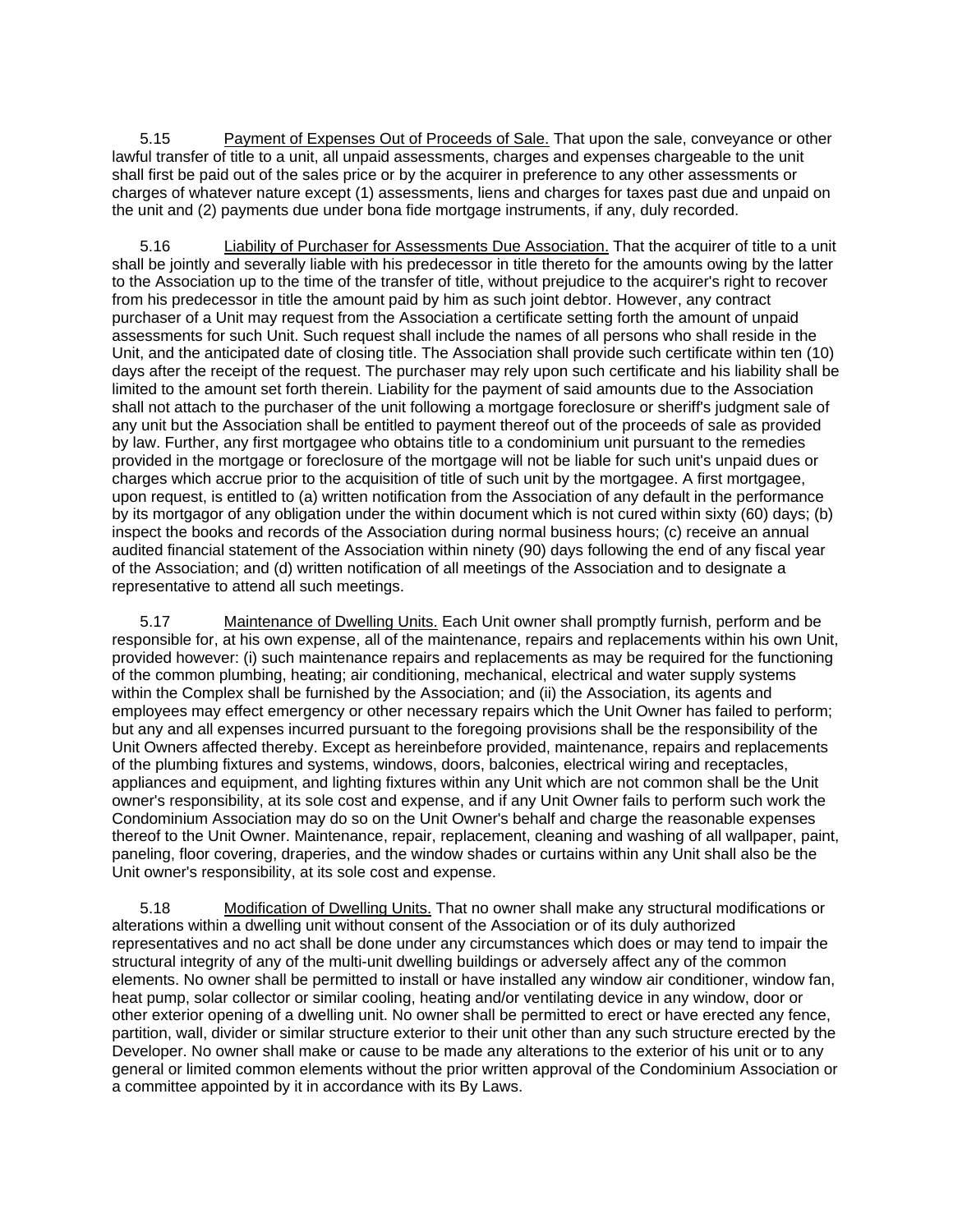5.19 Use of Common Elements. That each owner or co-owner, tenant or occupant of a dwelling unit may use the common elements of this Condominium in accordance with the purpose for which they are intended, without hindering or encroaching upon the lawful rights of the other owners or coowners, tenants or occupants. Unit owners shall not cause or permit anything to be hung or displayed or placed on the outside walls, doors or windows of any building without the written consent of the Board of Trustees of the Condominium Association. A Member shall not store anything including but not limited to bicycles, wood, grills or garbage cans on the Limited Common or Common Elements including but not limited to porches, patios and sidewalks without the prior written consent of the Board of Trustees of the Condominium Association. No signs shall be permitted on the exterior or interior of any unit. Nothing shall be done or kept in any unit or common elements which will increase the rate of insurance of any other buildings or contents thereof applicable for residential use without the prior written consent of the Board of Trustees of the Condominium Association. No owner shall permit anything to be done or kept in his unit or in the common elements which will result in the cancellation of insurance on any of the buildings or contents thereof, or which would be in violation of any law. No waste will be committed in any of the common elements. No recreational vehicles (campers, house-trailers, motor homes, etc.) or commercial vehicles will be allowed to park overnight without prior written approval by the Board of Trustees, or the designated representative of the Board for this purpose. When such permission is granted, the vehicle must be parked in the predesignated area and cannot be used as living quarters. "Commercial vehicles" shall refer to pick-up trucks, vans, trucks, tractors, trailors, wagons, vans or oversized vehicles having commercial license plates or any vehicles, motorized, non-motorized, used for commerical purposes. The Board of Trustees, pursuant to the By-Laws, shall adopt Rules and Regulations which shall be in addition to and supplement to restrictions on the owner's use of the Common Elements and as long as such Rules and Regulations are consistent with the intent and purposes set forth herein, such Rules and Regulations shall be deemed not to be Amendments.

 5.20 Access to Units. That the Association shall have the irrevocable right, to be exercised by the Trustees or manager of the Association, to have access to each unit from time to time during reasonable hours as may be necessary for the maintenance, repair or replacement of any of the common elements therein or accessible therefrom or of making emergency repairs therein necessary to prevent damage to the common elements or to another dwelling unit or units. Notice will be given to the unit owner occupant except in an emergency situation.

 5.21 Rental Restriction of Units. That dwelling units shall not be rented by the owners thereof for transient or hotel purposes, which shall be defined as (a) rental for any period of less than 180 days, or (b) rental if the occupants of the unit are provided customary hotel services, such as room services for food and beverages, maid service, furnishing laundry and linen bell boy service, etc. Other than the foregoing restriction, except for the provisions applicable to the affordable condominiums, the owners of dwelling units shall have the absolute right to lease the same, provided that the lease is in writing and the terms of the lease are subject to the covenants, conditions and restrictions contained in this instrument, the By-Laws and Rules and Regulations of the Association and the Condominium Act, and that failure by the lessee to comply with the terms of such documents shall be a default under the lease. In the event a tenant of a Unit fails to comply with the provisions of this Master Deed, the Bylaws or Rules and Regulations, then, in addition to all other remedies which it may have, the Association shall notify the Unit Owner of such violation(s) and demand that the same be remedied through the Unit Owner's efforts within thirty (30) days after such notice. If such violation(s) is not remedied within said thirty (30) day period, then the Unit Owner shall immediately thereafter, at his own cost and expense, institute and diligently prosecute an eviction action against his tenant on account of such violation(s). Such action shall not be compromised or settled without the prior written consent of the Board. In the event the Unit owner fails to fulfill the foregoing obligation, then the Board shall have the right, but not the duty, to institute and prosecute such action as attorney-in-fact for the Unit Owner and at the Unit owner's sole cost and expense, including all legal fees incurred. Said costs and expenses shall be deemed to constitute a lien on the particular Unit involved, and collection thereof may be enforced by the Board in the same manner as the Board is entitled to enforce collection of Common Expenses. By acceptance of a deed to any Unit, each and every Unit Owner does thereby automatically and irrevocably name, constitute, appoint and confirm the Board as his attorney-in-fact for the purposes described this subparagraph.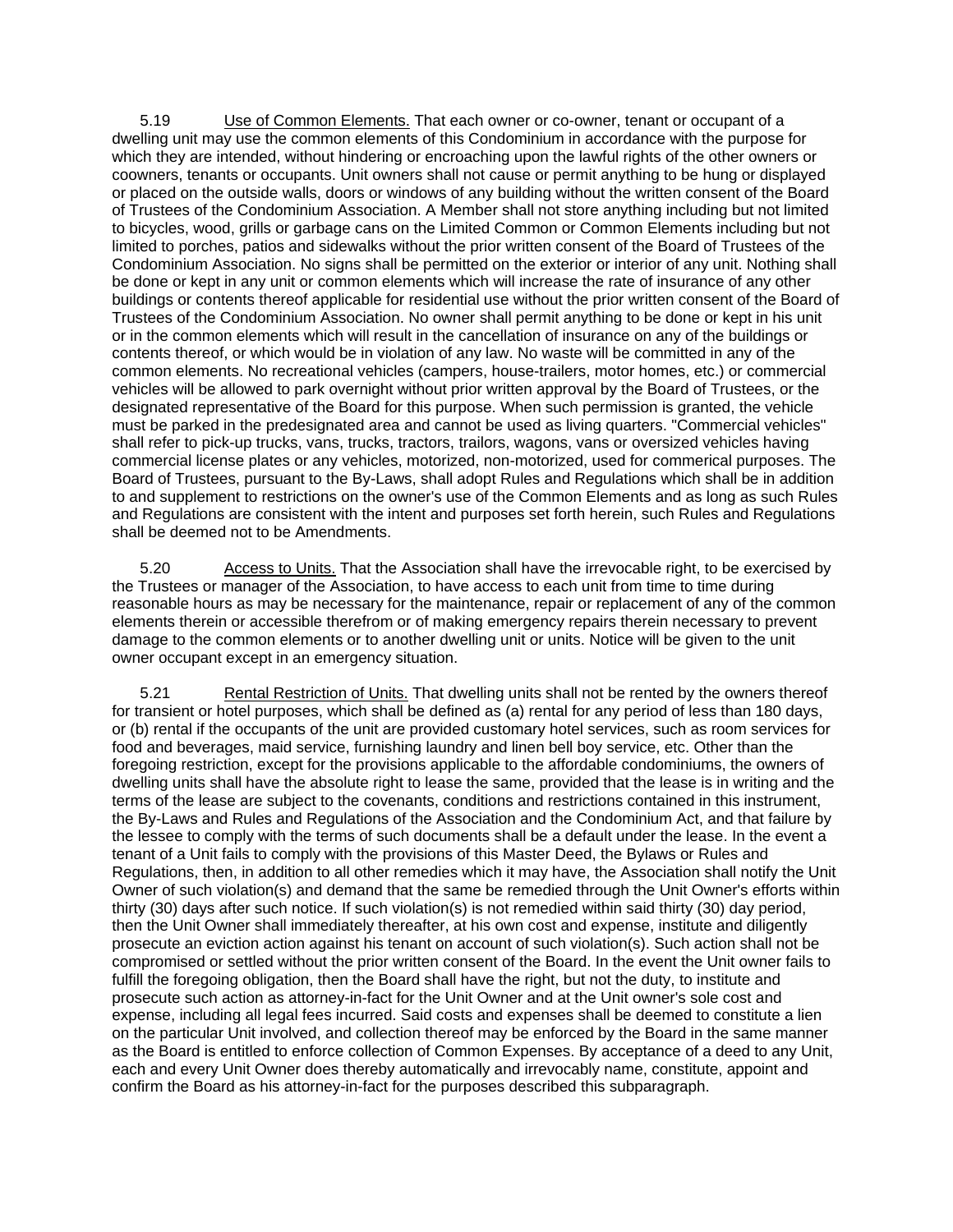5.22 Restoration and Replacement of Condominium in Event of Fire, Casualty or Obsolescence. That in the event of fire or other casualty or disaster resulting in damage to a building or buildings and common elements of the Condominium the provisions of Sections 6.01 and 6.02 of Article 6 of the By-Laws shall govern the decision as to restoration, replacement or election not to reconstruct or replace.

 All decisions concerning the obsolesence of existing buildings in the Condominium or any of the community and recreational facilities or property of the Association, the sale of condominium property and the demolition and/or replacement of same shall be determined in accordance with Section 6.03 of Article 6 of the By-Laws of the Association.

 That the Association acting by and on behalf of the unit owners of this condominium shall insure the buildings against risk of loss by fire and other casualties covered by a broad form fire and extended coverage policy, including vandalism and malicious mischief and such other risks as the Board of Trustees of the Association shall from time to time require, all in accordance with the provisions of the By-Laws of the Association. Nothing contained in this covenant and no provisions of the By-Laws shall be deemed to prohibit any owner or co-owner from obtaining insurance for his own account and for his own benefit. No unit owner or co-owner shall, however, insure any part of the common elements whereby, in the event of loss thereto, the right of the Association to recover the insurance proceeds for such loss in full, shall be diminished or impaired in any way.

 5.23 Sponsor's Easements. Sponsor, its successors and assigns, shall have the following easements with respect to the Property:

 (a) A blanket and nonexclusive easement in, upon, through, under and across the Common Elements for the purpose of construction, installation, maintenance and repair of any improvements to the Units or the Common Elements, for ingress and egress for the use of all driveways, parking areas, and for the utilization of existing and future model Units for rental and sales promotion and exhibition, until the expiration of one (1) year from the date the last Unit is sold and conveyed in the normal course of business, but in no event more than 10 years from the date of recording of this Master Deed. In addition, Sponsor hereby reserves the irrevocable right to enter into, upon, over or under any Unit for such purposes as may be reasonably necessary for the Sponsor or its agents to service such Unit or any part of the Building provided that requests for entry are made in advance and that such entry is at a time reasonably convenient to the Unit Owner. In case of any emergency, such right of entry shall be immediate whether the Unit Owner is present at the time or not; and

 (b) A perpetual, blanket and nonexclusive easement in, upon, over, under, across and through the Common Elements for surface water runoff and drainage caused by natural forces and elements, grading and/or the improvements located upon the Property. No individual Unit Owner shall directly or indirectly interfere with or alter the drainage and runoff patterns and systems with the Condominium.

 6.00 Provisions Applicable to the 109 Affordable Condominiums. Society Hill at Piscataway, to be comprised of a total of 545 residential dwellings, includes 109 residential dwellings which are subject to an Affordable Housing Plan. The Affordable Housing Plan was a condition of approval imposed upon K. Hovnanian at Piscataway, Inc. by the Planning Board of the Township of Piscataway in connection with the application for development of Society Hill at Piscataway. The Township of Piscataway imposed this Affordable Housing Plan upon K. Hovnanian at Piscataway, Inc. in an effort to satisfy a portion of the Township's constitutional obligations with respect to making affordable housing available within the Township. Purchasers of Affordable Condominiums may not sell their Units on resale for a purchase price greater than the original purchase price as reflected in their Deed plus a percentage increase based on the CPI (New York City-Northeastern New Jersey-all items) increase or other equivalent index determined by the Agency described herein and established by the Township of Piscataway. Purchasers of Affordable Condominiums also may not sell their Units on resale to a person other than one qualifying as a family of low or moderate income as the applicable case may be and in compliance with all rules, regulations and requirements duly promulgated by the Affordable Housing Agency of the Township of Piscataway. It is the intent and purpose that these Affordable Condominiums be and remain Affordable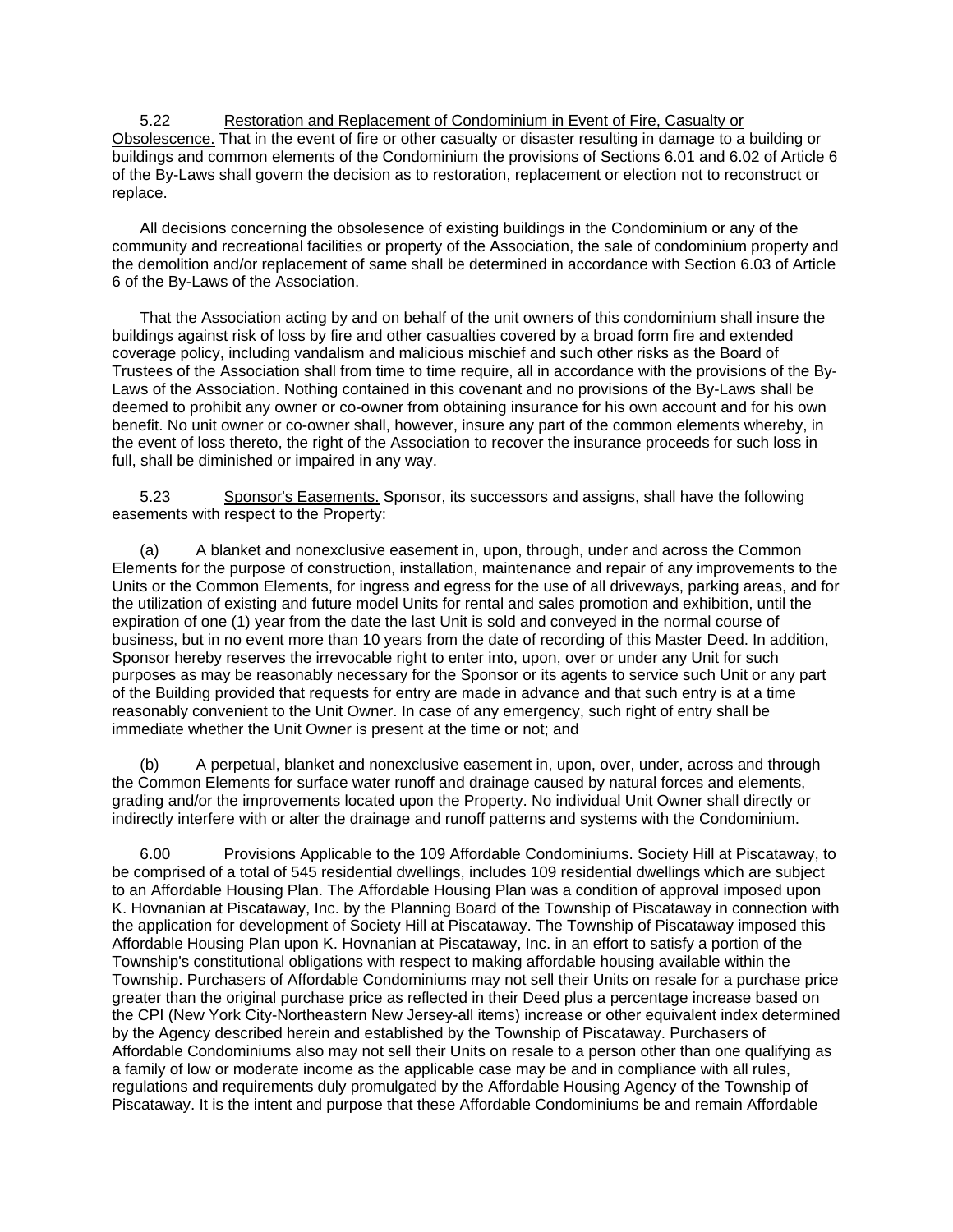Condominiums which are affordable to Lower Income Families in accordance with the provisions of the Affordable Housing Plan.

 In addition to the foregoing restrictions, the resale of Affordable Condominiums shall be subject to the rules and regulations of the Affordable Housing Agency which has been established by the Township of Piscataway. This Agency shall monitor and approve resales of Affordable Condominiums to assure that purchasers of same shall be Lower Income Purchasers as defined by the Agency's moderate income criteria in effect at the time of the proposed resale. The Agency, however, shall approve any resale of an Affordable Condominium so long as the purchase price as required in the contract of sale and the Deed conveying Title to the new Buyer is not greater than the purchase price as reflected in the Deed which conveyed Title to the selling Owner plus a percentage increase based upon the CPI (New York City-Northeastern New Jersey-all items) increase or other equivalent index determined by the Township of Piscataway, provided, however that the resale price may exceed the foregoing if greater sum is required to pay off and discharge the existing first mortgage. Furthermore, Affordable Condominiums shall at all times remain owner-occupied except that under exceptional circumstances to be determined by the Agency, such Affordable Condominiums may be leased or rented for limited periods not to exceed one year, upon conditions set forth in the regulations.

 Owners of Affordable Condominiums may add amenities or improvements to such units, however, the effect of these improvements may not increase the resale price of the Unit beyond amounts which are considered by the Agency to be affordable to Lower Income Purchasers. In the event that such amenities or improvements are installed, however, the resale price of Affordable Condominiums shall nevertheless be restricted by the Agency in accordance with the foregoing standards. Owners of Affordable Condominiums shall maintain them in accordance with the standards of the Market Units within the development. Failure to do so shall permit Society Hill at Piscataway Condominium Association to do so at the cost and expense of the Owner of the Affordable Condominium, and the Association shall have a lien on the Unit for the recovery of all sums expended for such purpose as provided for in the Declaration of Covenants and Restrictions for Society Hill at Piscataway. Other than the sums described in the immediately preceding sentence, any and all Assessments by the Association upon any Affordable Condominium shall be limited to 33% of the total individual unit Assessment which would have been levied upon all Condominium Units in Society Hill at Piscataway had such Assessment been allocated equally to each and every Condominium Unit both Market and Affordable. Commencing upon the date upon which the provisions of this Plan expire or terminate as to Affordable Condominium, that Affordable Condominium shall be assessed and shall pay assessments in the same manner as a Market Unit. At no time shall the Association levy an Assessment upon an Affordable Condominium for an Association expense for which Market Condominiums are not also being assessed, except as may be provided in the Affordable Housing Plan.

 Owners of Affordable Condominiums shall not convey title, to or by lease or otherwise, deliver possession of the Affordable Condominiums other than in accordance with the Affordable Housing Plan and Agency regulations. The Association shall have no responsibility whatsoever for implementing, monitoring, enforcing or supervising the Affordable Housing Plan, except that the Association in the event that an owner of an Affordable Condominium fails to keep the condominium assessment upon the unit less than three months in arrears and/or fails to pay such assessment for any given quarter, shall serve written notice of such upon the Agency. The fair market value of the Affordable Condominiums in the event that the Association elects not to rebuild, with respect to Paragraph 5.22 of the Master Deed entitled "Restoration and Replacement of Condominium in Event of Fire, Casualty or Obsolescence", and the provisions of Sections 6.01 and 6.02 of Article 6 of the By-Laws, shall be determined in accordance with the provisions of this plan and shall be limited to the purchase price paid for the Affordable Condominium by the owner increased by a percentage increase based upon the CPI (New York City-Northeastern New Jersey-all items) increase. The Association shall carry insurance coverage upon the Affordable Condominiums equal to the replacement cost of such unit in the event of total destruction and such units shall be rebuilt and replaced and subject to the provisions of this plan in the event the Association elects to rebuild. If the Association elects not to rebuild and dissolve as provided in the Master Deed, then the 109 Affordable Condominiums shall be forever released from the restrictions and requirements of the Affordable Housing Plan.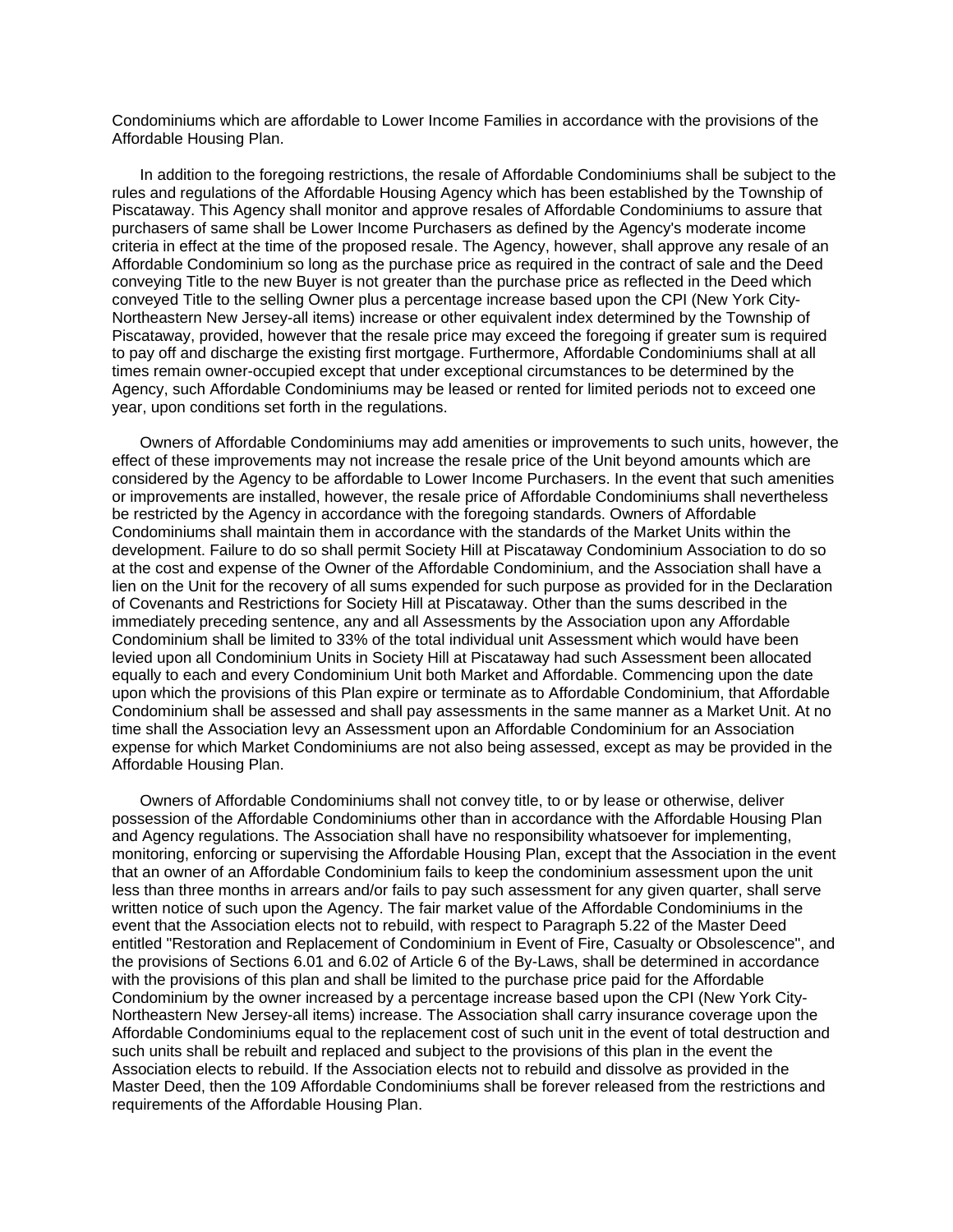The terms, restrictions, provisions and covenants of the Affordable Housing Plan, and the provisions of the Master Deed referring to and incorporating the Affordable Housing Plan, shall automatically expire and terminate at the earliest of the following: (1)-thirty (30) years from the date of the Affordable Housing Plan; and (2) the date upon which the right of redemption expires with respect to the foreclosure of the first mortgage lien upon an Affordable Condominium by the first mortgagee of the Affordable Condominium as the Plan applies to the specific unit which is subjected to a foreclosure pursuant to this provision; and (3) the date upon which the Society Hill at Piscataway Condominium Association, Inc. creases to exist or dissolve for any reason and for any period of time.

 Neither the Developer, the Owner, the Association nor the Agency shall amend or alter the provisions of this paragraph without first obtaining the approval of both the Agency and the Planning Board of the Township of Piscataway. Any such approved amendments or modifications of this plan shall be in writing and shall contain proof of Planning Board approval and shall not be effective unless and until recorded with the Middlesex County Clerk.

 7.00 Provisions of this Instrument and Exhibits Thereto to be a Covenant Running with the Land. The present title to the property herein described and the title to each unit which shall be hereafter conveyed or subject to the terms and provisions of this instrument and the acquisition of title by any person to a unit shall be conclusively deemed to mean that the acquirer appropriately adopts and ratifies the provisions of this instrument, the By-Laws and Rules and Regulations of the Association and will comply therewith. The covenants, agreements and restrictions set forth herein shall run with the land and shall be binding upon the Sponsor, its successors and assigns and by all persons claiming by, through or under their heirs, executors, administrators and assigns.

 8.00 Easement to Association. The Association shall have a perpetual and exclusive easement for the maintenance of any Common Elements, which may presently or hereafter encroach upon a Unit; and the Association, through the Board or any manager, or managing agent, or their respective agents or employees shall have the perpetual and nonexclusive right of access to each Unit (i) to inspect the same (ii) to remedy any violations set forth in this Master Deed, the Bylaws or in any Rules or Regulations of the Master Deed, the Bylaws or in any Rules or Regulations of the Association, and (iii) to perform any operations required in connection with the maintenance, repairs or replacements of or to the Common Elements, or any equipment, facilities or fixtures affecting or serving other Unit(s) or the Common Elements; provided that requests for entry are made in advance and that any such entry is at a time reasonably convenient to the Unit Owner. In case of an emergency, such right of entry shall be immediate, whether the Unit owner is present at the time or not.

 9.00 Ownership of Unsold Units. From and after the conveyance of title to the first unit in any building which has been made a part of the Condominium, and in the event there are unsold Condominium units in such building, the Sponsor shall be deemed to be the owner of said unsold units under the same terms and conditions as all other unit owners of said Condominium. The obligation of Sponsor to pay Association assessments, including the replacement Reserves funds for a particular unit in a building, shall commence on the date that the unit is issued a Certificate of Occupancy by the governing municipality. Sponsor shall not, however, be obligated to pay any maintenance fees or assessments for common expenses other than replacement Reserves funds for so long as Sponsor is providing any subsidy or guarantee to unit owners of maintenance fees or assessments for common expenses.

 Sponsor shall be responsible for performing all duties and tasks necessary for the operation, maintenance, renewal, replacement, care and upkeep of the common elements and services and the community and recreational facilities and all other property, real or personal of the Association, prior to January 1, 1987. The intent of this provision is that the Sponsor shall bear all costs and expenses in administering and maintaining the common elements such that there will be no assessment of any kind to any unit owner prior to January 1, 1987. In the event at any time prior to January 1, 1987, the Sponsor shall no longer be in control of the Board of Trustees of the Association, the Sponsor shall continue to bear all costs and expenses in administering and maintaining the common elements except that the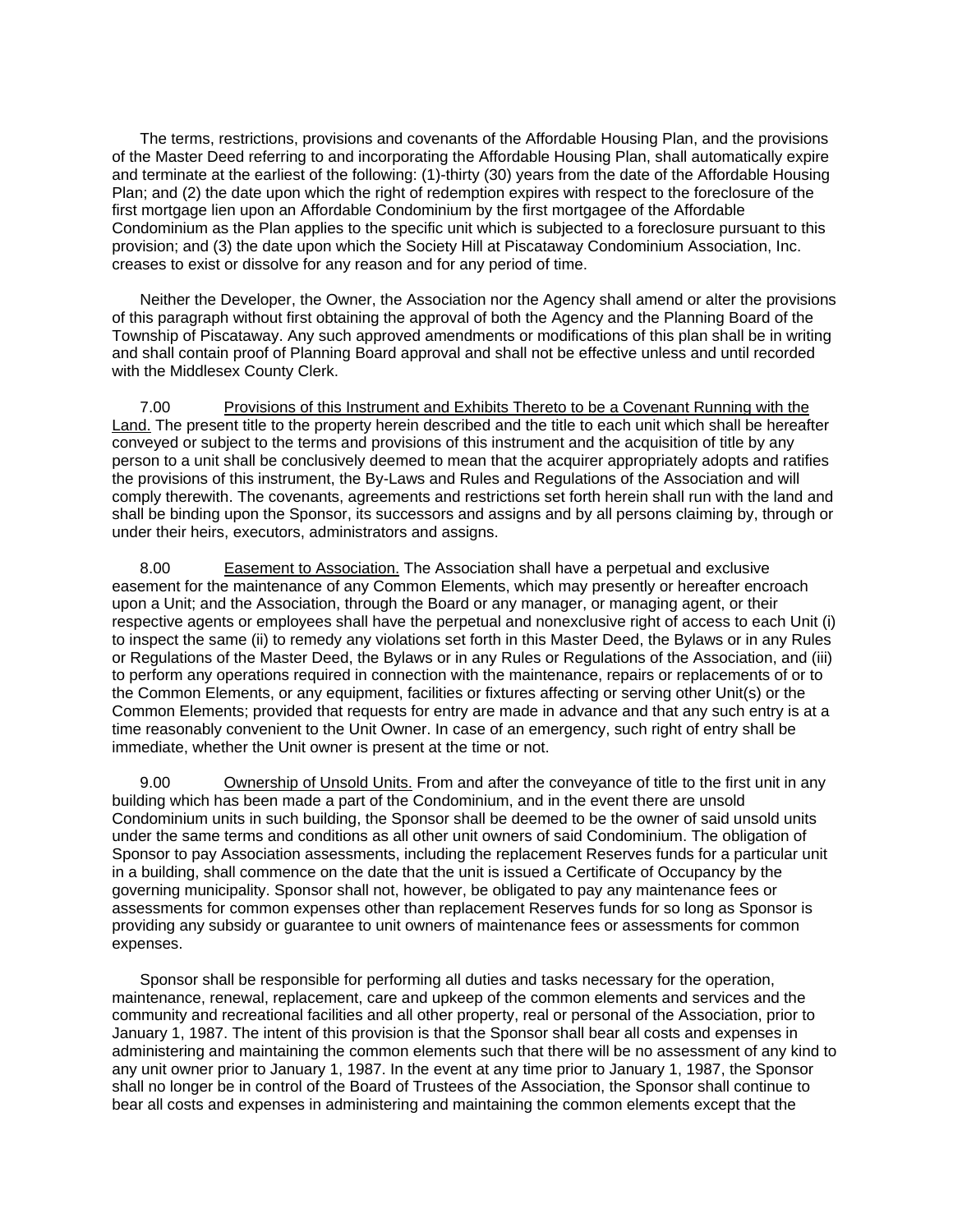Association shall be prohibited from making any capital expenditures or increasing the reserves without the prior written consent of the Sponsor.

 10.00 Provisions for Benefit of Mortgagees. The following provisions are hereby established for the benefit of holders of first mortgages on units.

 10.01 Foreclosures. Any unit which is acquired by any first mortgagee by Deed in lieu of foreclosure, or by any purchaser at a mortgage foreclosure sale (except the mortgagor) shall be free of any lien for unpaid assessments and charges to the extent that said assessments arose prior to the time the holder of the first mortgage came into possession of the unit (or prior to the foreclosure sale, whichever occurs first), except for claims for a pro rata share of such assessments or charges to all units including the mortgaged unit.

 Any lien which the Association may have on any unit in the project for the payment of common expense assessments attributable to such unit will be subordinate to the lien of any first mortgage on the unit recorded prior to, the date of any such common expense.

 10.02 Notice. The Association shall provide any first notice mortgagee with prompt notice of any default in any unit owner's obligations under the condominium documents if said default is not cured within thirty (30) days of the date of the default. Notwithstanding the absence of any express provision to such effect in the mortgage instrument, in the event that there is any default in the payment of any installment of a Common Expense assessment with respect to any Unit, either regular or special, any Lender holding a mortgage which encumbers such Unit shall be entitled to declare such mortgage in default in the same manner that is permitted by such mortgage with respect to any default in the payment of real estate taxes.

 10.03 Right of Inspection. Any first notice mortgagee shall, upon request, be entitled to: (a) inspect the books and records of the Association during normal working hours; and (b) receive an annual audited financial statement of the Association within ninety (90) days following the end of any fiscal year of the Association; and (c) written notice of all meetings of the Association and be permitted to designate a representative to attend all such meetings.

 10.04 Condemnation. In the event any unit or any portion thereof or any part of the common elements become the subject matter of any condemnation or any eminent domain, or become substantially damaged by fire or other casualty, the institutional holder of any first mortgage on any unit so affected shall receive timely written notice thereof. No owner of any unit or any other party shall have any priority over such institutional holder with respect to the distribution to such unit of the proceeds of any claim award, settlement or judgment.

 10.05 Easement of Encroachment. In the event any portion of the common elements encroaches on any unit or any unit encroaches on any common element, as a result of any construction, reconstruction, repair, shifting, settlement or movement of any portion of the Project, every owner and every institutional mortgagee as well as the Association, shall have permanent easements to the extent required to continue the encroachment and to maintain the encroaching structure or improvement for so long as the encroachment exists.

 10.06 Membership. Any mortgagee or any other person acquiring title at any mortgage foreclosure sale shall, upon the recording of the Sheriff's deed, become a member of the Association and shall have all of the rights and benefits of an owner, including voting rights, and shall have all of the duties of a member of the Association, subject to the provisions of N.J.S.A. 46:8B-14.

 10.07 Fidelity Bond. A fidelity bond may be required of any person or entity handling funds of the Condominium Owners' Association, at the discretion of the Board of Trustees.

 10.08 Mortgagee's Approval. The Condominium Association Board of Trustees shall not accomplish, or cause to be accomplished, any of the following, unless at least three-fourths (3/4) of the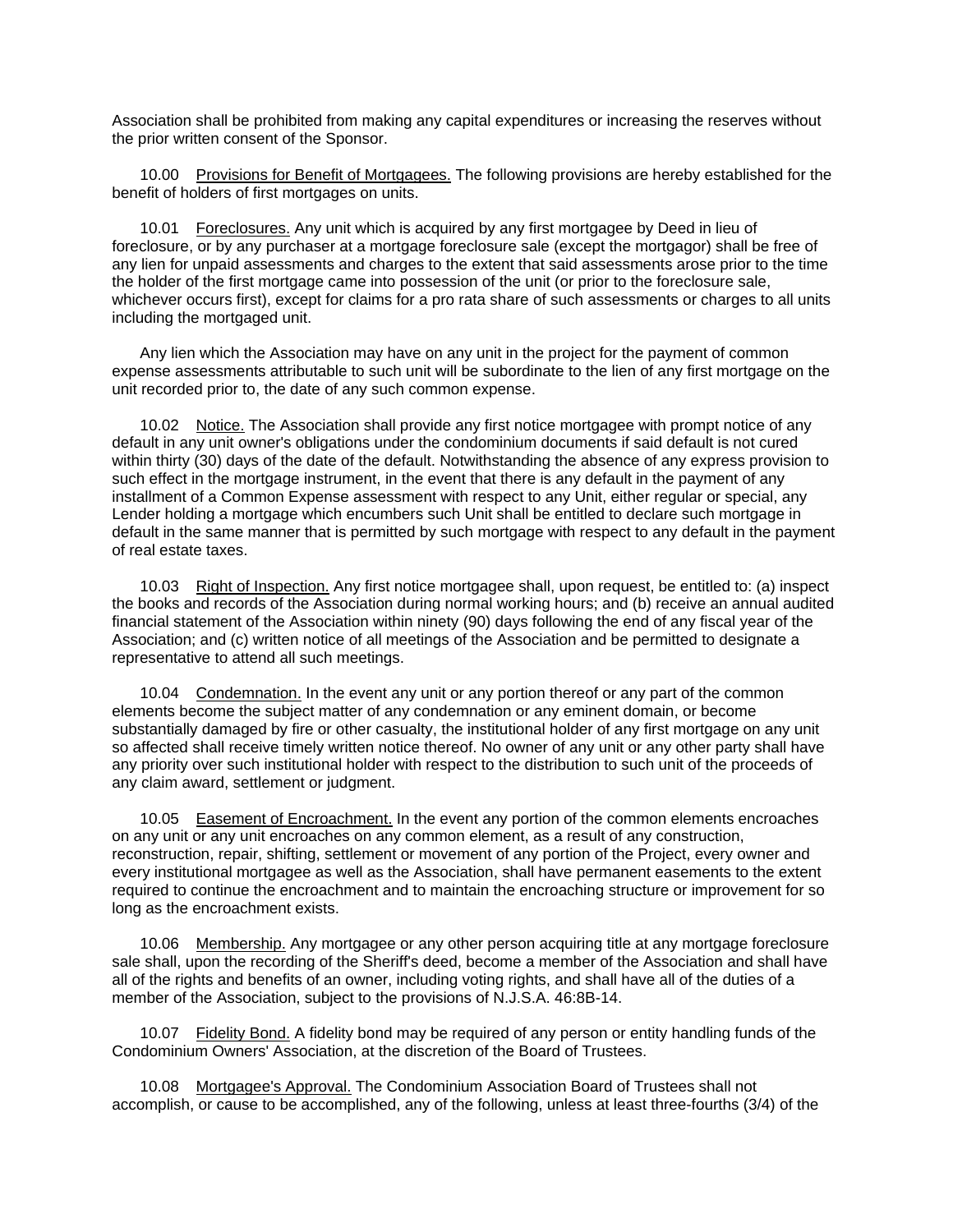first notice mortgagees (based upon one vote for each first mortgage owned) of the individual condominium units have given their prior written approval:

- (a) By act or omission, seek to abandon to terminate the condominium project.
- (b) Change the pro rata interest or obligations of any individual condominium unit for the purpose of:
	- (i) Levying assessment or charges or allocating distributions of hazard insurance proceeds or condemnation awards; or
	- (ii) Determining the pro-rata share of ownership of each condominium unit in the common elements.
	- (c) Partition or subdivide any condominium unit.

 (d) By act or omission, seek to abandon, partition, subdivide, encumber, sell or transfer the common elements. (The granting of easements for public utilities or for other public purposes consistent with the intended use of the common elements by the condominium project shall not be deemed a transfer within the meaning of this clause.)

 (e) Use hazard insurance proceeds for losses to any condominium property (whether to units or to common elements) for other than the repair, replacement or reconstruction of such condominium property, except as provided by statute in case of substantial loss to the units and/or common elements of the condominium project.

 10.09 Insurance Proceeds. No condominium unit owner or other party shall have any priority over any rights of the first mortgagee of any condominium unit in the case of a distribution to such unit owner of insurance proceeds or condemnation awards, the losses to or taking of condominium units and/or common elements. The Association and Board of Trustees shall utilize those portions of any award relating to the common elements to restore the common elements.

 10.10 No Right of First Refusal. At no time shall the Association or the Board of Trustees impose any right of first refusal or similar restriction on any units within the Condominium. Any such imposition shall be void and of no effect.

 10.11 Definition. As used throughout this Section, the term "notice mortgagee" shall refer to any institutional first mortgagee which shall, at the time of the making of the mortgage loan, advise the Condominium Association's Secretary, in writing, by certified mail, return receipt requested, that it wishes to be accorded the rights of the "notice mortgagee" under the Master Deed, Paragraph 10.

 11.00 Amendments to this Master Deed. Sponsor hereby reserves for itself, its successors and assigns for a period of five (5) years from the date the first unit is conveyed to an individual purchaser, or within seven (7) years from the date of recording of this Master Deed, or until the closing of title of not less than 545 condominium units within the property depicted in Exhibit "B" attached hereto, whichever event occurs first, the right to execute on behalf of all contract purchasers, unit owners, mortgagees, eligible mortgage holders, eligible insurers or guarantors, other lien holders or parties claiming a legal or equitable interest in the Condominium, any such agreements, documents, amendments or supplements to the above described documents which may be required to effectuate the changes enumerated below; provided, however, that no such agreement, document, amendment or supplement shall effect a material physical modification of a unit, without the prior written consent of the unit owner and his mortgagee or adversely affect the priority or validity of a purchase money lien on a unit sold hereunder, without the prior written consent of the mortgagee or any institutional holder of a first mortgage.

 As a requirement to being the transferee or recipient of any interest in the Condominium or any Unit, each and every transferee shall execute the deed by which title or interest is being conveyed to such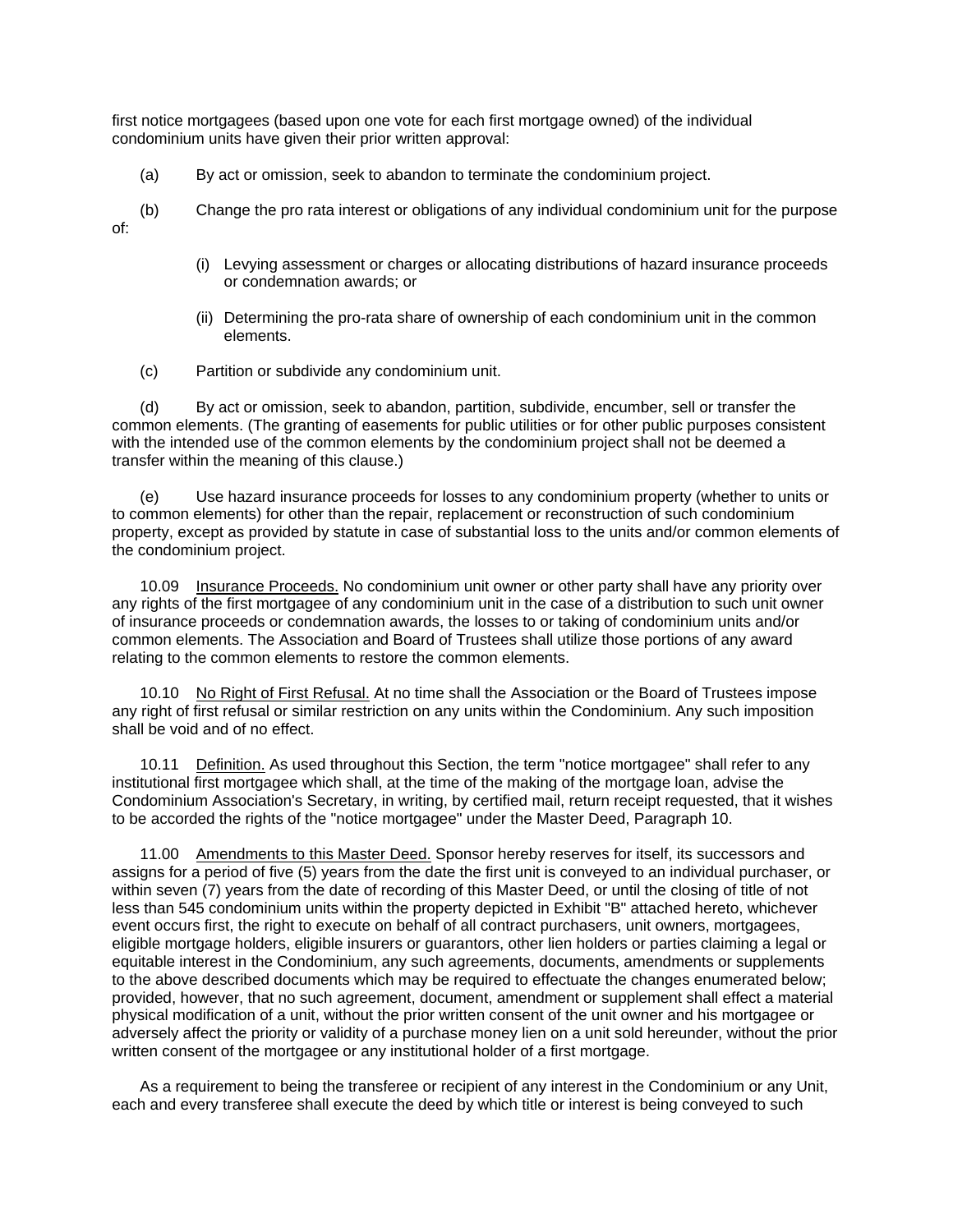transferee and such deed shall provide that the transferee does irrevocably name, constitute, appoint and confirm Sponsor, its successors and assigns, as attorney-in-fact for such transferee for the purposes set forth in Paragraph 11 and its sub-paragraphs of the Master Deed. Furthermore, by acceptance of a deed to any unit or by the acceptance of any other legal or equitable interest in the Condominium, each and every contract purchaser, unit owner or occupant, holder of any mortgage or other liens, does automatically and irrevocably name, constitute, appoint and confirm (i) Sponsor, its successors and assigns, as attorney-in-fact for the purpose of executing such amended Master Deed(s) and other instrument(s) necessary to effect the foregoing (provided that such power of attorney may not be used to adversely affect the priority or validity of any lien on or the value of any unit) and (ii) the Association, as attorney-in-fact to acquire title to or lease any unit whose owner desires to surrender, sell or lease the same, in the name of the Association or its designees, corporate or otherwise, on behalf of all unit owners and to convey, sell, lease, mortgage (but not to vote the votes appurtenant thereto) or otherwise, dispose of any such units so acquired or to sublease any units so leased by the Association.

 The powers of attorney aforesaid are expressly declared and acknowledged to be coupled with an interest in the subject matter hereof and the same shall run with the title to any and all units and be binding upon the heirs, personal representatives, successors and assigns of any of the foregoing parties. Further, said powers of attorney shall not be affected by the death or disability of any principal and is intended to deliver all rights, title and interest of the principal in and to said powers.

 Sponsor may use the right granted in this paragraph to effectuate the following changes, enumerated by way of description and not limitation:

 11.01 Decreases. Decreasing the number of units to be included within the Condominium, increasing the proportionate share of common elements and the percentage share of costs and increasing voting rights proportionately, and decreasing the area of the lands to be dedicated to the Condominium accordingly. However, the Sponsor shall not have the power to reduce the Condominium to less than 545 units unless such amendment is accomplished prior to the conveyance of the first unit in the condominium, and said amendment is recorded for the purpose of terminating the Condominium. While the sponsor maintains a majority of the Board of Directors, it shall make no additions, alterations, improvements or purchases not contemplated in this Offering which would necessitate a special assessment or a substantial increase in the monthly assessment unless required by a government agency, title insurance company, mortgage lender or in the event of an emergency.

 11.02 Increases. Adding units and lands to the area included within the Condominium and adjusting the proportionate share of common elements, share of costs and voting rights proportionately. However, the voting right and proportionate share of common elements of the owners of the unit shall always equal a fraction which is equal to one divided by the total number of units contained within the Condominium, as is set forth in the Master Deed or its amendments thereto. The share of costs of the owners of a unit shall be equal to the same fraction as the voting rights aforesaid. Prior to the closing of title of any unit within any building affected, the Sponsor may amend the Master Deed to alter and/or fix the location, configuration, shape and size of any building or buildings, and to alter and/or fix the size, shape, number and configuration of any units within any building.

 11.03 Easements. Adding to or altering the location, size and/or purpose of easements and lands for utilities, roads, access, egress, drainage and/or financing purposes; or convey or assign such easements to the appropriate governmental authority or utility agency or company.

 11.04 Use of Easements. To permit the users or occupants of lands owned by or controlled by the Sponsor to utilize easements, roads, drainage facilities, utility lines, and the like, within or servicing the Condominium.

 11.05 Surrender of Sponsor's Rights. To surrender or modify rights to the Sponsor in favor of the unit owners and/or the Condominium Association, and/or their respective mortgagees.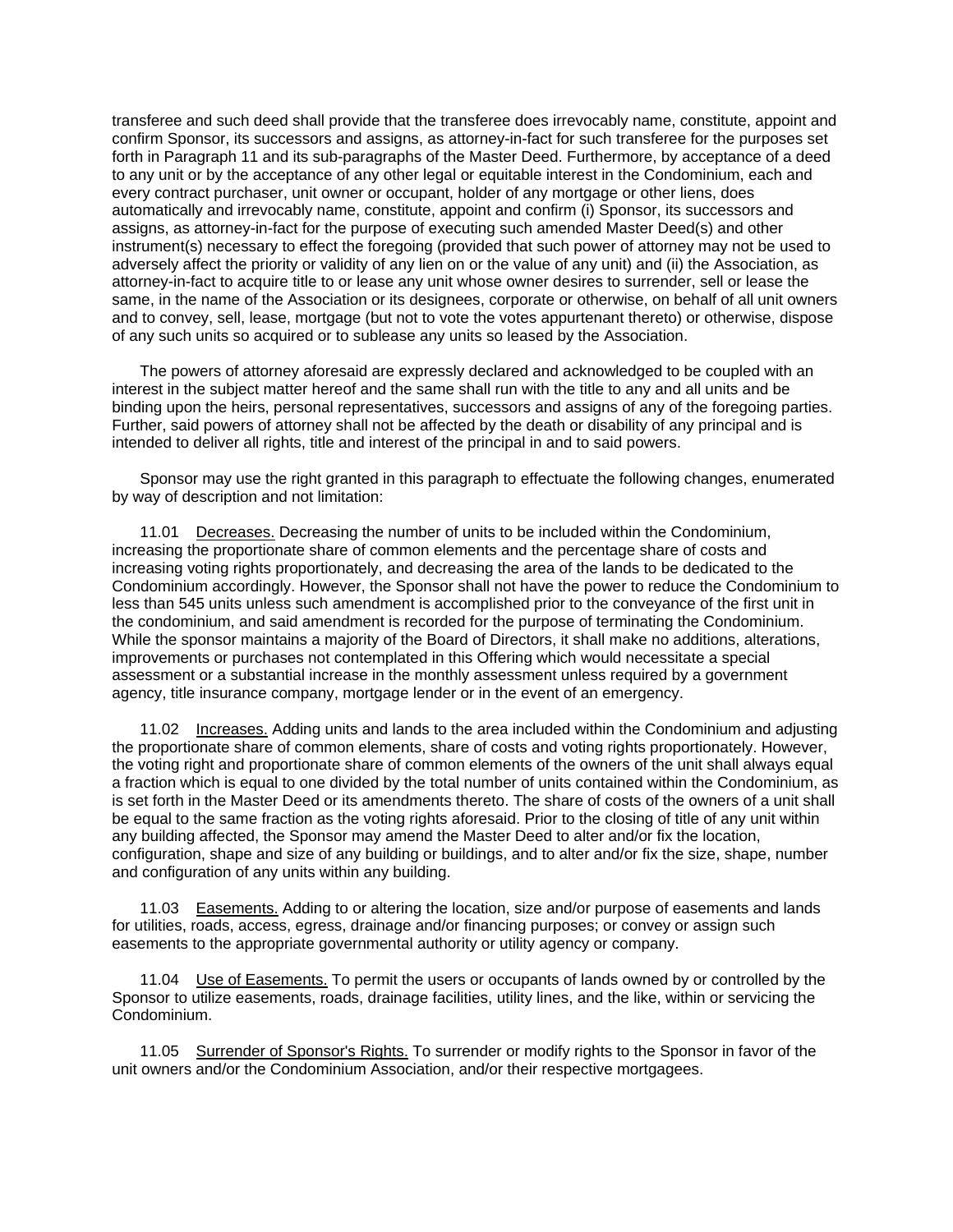11.06 Technical Changes. Correcting, supplementing and providing technical changes to the Master Deed and any of its amendments.

 11.07 Recordation. With respect to subparagraphs 11.03 and 11.04 above, and, further, with respect to all easements, rights and encumbrances encompassed by Paragraphs 5.04, 5.06, 5.07, 5.14 and 8.00 (and excluding those which arise out of statutory provisions or common law), all such easements, rights and encumbrances will be reduced to writing and recorded.

 11.08 Changes Prohibited. The Sponsor shall not be permitted to cast any votes held by him for unsold lots, parcels, units (finished and unfinished) or interests for the purpose of amending the Master Deed, By Laws or any other document for the purpose of changing the permitted use of a lot, parcel, unit or interest, or for the purpose of reducing the common elements or facilities. However, Sponsor shall be permitted to cast such votes on all other matters.

 11.09 Effective Date of Amendment. Any amendment to the Master Deed will become effective upon the recording of an amendment to the Master Deed in the Office of the Clerk of Middlesex County. The Sponsor will, thereafter, provide copies of said amendment to each owner and mortgagee affected.

 11.10 Mortgagee's Consent. During the period mentioned in this Article 11, during which the Sponsor may amend the Master Deed, and following the expiration of the Sponsor's right to amend the Master Deed, neither the Board of Trustees, nor the Sponsor may amend Paragraphs 5.20, 5.23, 8.00 10.00 and 14.00 of this Master Deed without the written consent of at least three-fourths (3/4) of the first notice mortgagees of condominium units within the Condominium. Following the expiration of the Sponsor's right to amend the Master Deed, and except as is set forth herein, the Board of Trustees may otherwise amend the Master Deed by a vote of at least two-thirds (2/3) of the total membership of the Board. However, the Board of Trustees may not, at any time, amend the Master Deed so as to adversely affect any rights or easements reserved to the Sponsor, its successors or assigns.

 12.00 Severability of Provisions Hereof. It is the intention of the Sponsor that the provisions of this instrument are severable so that if any provisions, conditions, covenants or restrictions thereof shall be invalid or void under any applicable federal, state or local law, the remainder shall be unaffected thereby. In the event that any provisions, condition, covenant or restriction thereof, is at the time of recording of this instrument, void, voidable or unenforceable as being contrary to any applicable federal, state or local law, the Sponsor, its successors and assigns, and all persons claiming by, through or under the Association covenant and agree that any future amendments or supplements to the said laws having the effect of removing said invalidity, voidability or unenforceability, shall be deemed to apply retrospectively to this instrument thereby operating to validate the provisions of this instrument which otherwise might be invalid and it is covenanted and agreed that any such amendments and supplements to the said laws shall have the effect herein described as fully as if they had been in effect at the time of the execution of this instrument.

 13.00 Reservation of Amendment Rights. Regardless of any other provision of the Declaration, the Sponsor specifically reserves the right, at any time as long as the Sponsor retains title to any property thereunder, to amend the within Master Deed and Declaration of Restrictive and Protective Covenants, and any amendments thereto, for the express purpose of qualifying the property hereunder for Federal National Mortgage Association and/or Federal Home Loan Mortgage Corporation mortgage financing programs, or any other similar secondary mortgage lender or purchaser of mortgage loans in the secondary mortgage market so long as such amendment is not in conflict with the New Jersey Condominium Act (N.J.S.A. 46:8B-11 et. seq.) or other applicable laws, regulations and statutes. Such amendment shall not require the approval of any of the unit owners. All costs associated with such amendment shall be the sole obligation of the Sponsor.

 The Sponsor hereby reserves the right to execute on behalf of all contract purchasers, unit owners, mortgagees, eligible mortgage holders, eligible insurers or guarantors, other lien holders or parties claiming a legal or equitable interest in the Condominium, any such agreements, documents,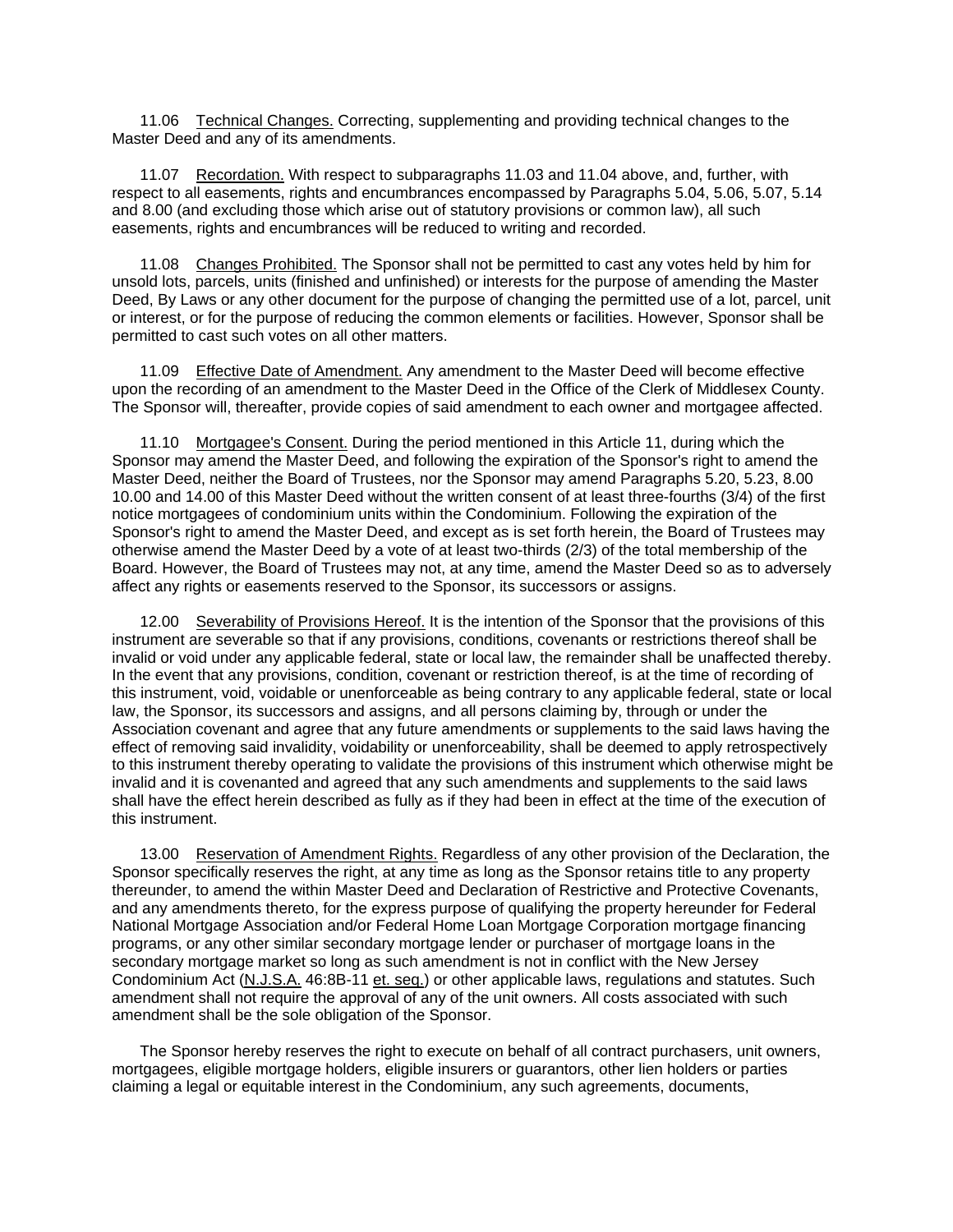amendments or supplements to the above described documents which may be so required to effectuate and implement any of the amendments described in this section and paragraph.

 As a requirement to being the transferee or recipient of any interest in the Condominium or any Unit, each and every transferee shall execute the deed by which title or interest is being conveyed to such transferee and such deed shall provide that the transferee does irrevocably name, constitute, appoint and confirm Sponsor, its successors and assigns, as attorney-in-fact for such transferee for the purposes set forth in Paragraph 11 and its sub-paragraphs of the Master Deed. Furthermore, by acceptance of a deed to any unit or by the acceptance of any other legal or equitable interest in the Condominium, each and every contract purchaser, unit owner or occupant, holder of any mortgage or other liens, does automatically and irrevocably name, constitute, appoint and confirm (i) Sponsor, its successors and assigns, as attorney-in-fact for the purpose of executing such amended Master Deed(s) and other instrument(s) necessary to effect the foregoing (provided that such power of attorney may not be used to adversely affect the priority or validity of any lien on or the value of any unit).

 The powers of attorney aforesaid are expressly declared and acknowledged to be coupled with an interest in the subject matter hereof and the same shall run with the title to any and all units and be binding upon the heirs, personal representative, successors and assigns of any of the foregoing parties. Further, said powers of attorney shall not be affected by the death or disability of any principal and is intended to deliver all rights, title and interest of the principal in and to said powers.

 14.00 Municipal Maintenance. In the event that the Association shall at any time after establishment of the development fail to maintain the common open space and undedicated streets in reasonable order and condition in accordance with the plans approved by the Township of Piscataway Planning Board, the governing body of the Township of Piscataway may serve written notice upon the Association or upon the residents and owners of the development, setting forth the manner in which the Association has failed to maintain the common open space in reasonable condition, and the notice shall include a demand that the deficiencies of maintenance be cured within 35 days thereof, and shall state the date and place of the hearing thereon which shall be held 15 days from the date of the notice. At that hearing, the governing body of the Township of Piscataway may modify the terms of the original notice as to the deficiencies and may give an extension of time not to exceed 65 days within which such deficiencies shall be cured. If the deficiencies set forth in the original notice or in the modifications thereof shall not be cured within 35 days of any extension thereof, the governing body of the Township of Piscataway in order to prevent the common open space from becoming a public nuisance, may enter upon the common open space and maintain it for a period of one (1) year. Entry and maintenance by the Township of Piscataway shall not vest in the public any rights to use any open space except when it is voluntarily dedicated to the public by the residents and owners of the development. Before the expiration of the one (1) year period, the governing body of the Township of Piscataway shall, upon its initiative or upon the request of the Association, or the residents and owners of the development, order a public hearing within 15 days notice by the Planning Board of the Township of Piscataway. At that hearing, the Association or the residents and owners of the development shall show cause why maintenance by the Township of Piscataway shall not, at the election of the Township, continue for the succeeding year. If the Planning Board shall determine that the Association is not ready and able to maintain the common open space in a reasonable condition, the Township of Piscataway may, in its discretion, continue to maintain the common open space during the next succeeding year and, subject to a similar hearing and determination, each year thereafter. The decision of the Planning Board in such case shall constitute a final administrative decision subject to judicial review. The cost of maintenance by the Township of Piscataway shall be assessed ratably against the properties within the development having the right of enjoyment of the common open space, and shall become a tax lien on those properties and be added to and be a part of the taxes to be levied and assessed thereon, and enforced and collected with interest by the same officers and in the same manner as other taxes. The Township of Piscataway at the time of entering upon the common open space for the purpose of maintenance, shall file a notice of the tax lien in the office of the Middlesex County Clerk upon the properties affected by the tax lien within the development.

 In the event of a conflict between the Master Deed and Bylaws, the provisions of the Master Deed shall control.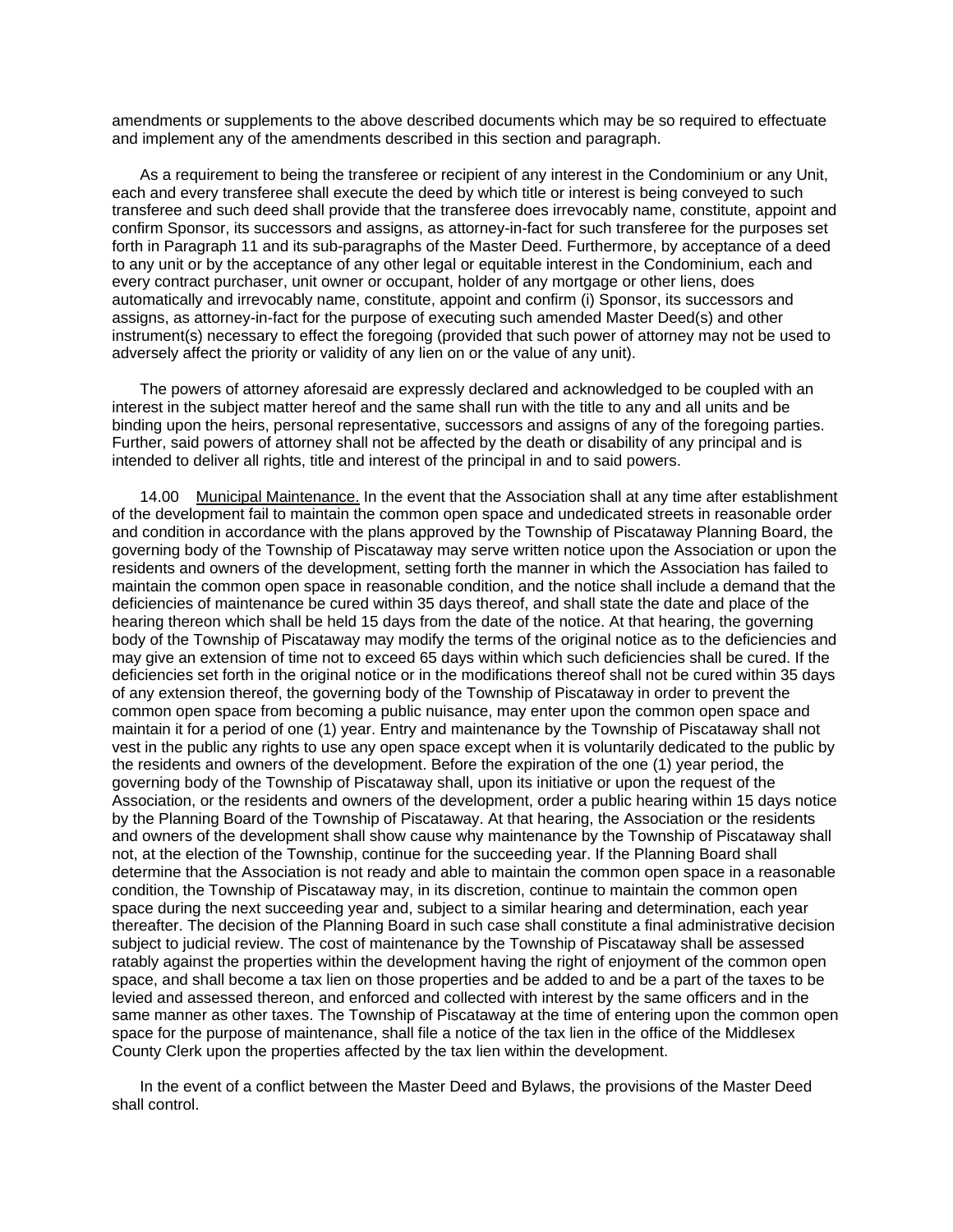IN WITNESS WHEREOF, The Sponsor has caused this instrument to be signed, sealed and delivered by its proper corporate officers and its corporate seal to be affixed this 11 day of October 1985.

\_\_\_\_\_\_\_\_\_\_\_\_\_\_\_\_\_\_\_\_\_\_\_\_\_\_\_\_\_\_\_\_\_\_\_ BY: \_\_\_\_\_\_\_\_\_\_\_\_\_\_\_\_\_\_\_\_\_\_\_\_\_\_\_\_\_\_\_\_

ATTEST: K. HOVNANIAN AT PISCATAWAY, INC.

*(signed) (signed)* 

Assistant Secretary

FRANK L. INZINNA<br>Assistant Secretary Calculation Circle President<br>Vice President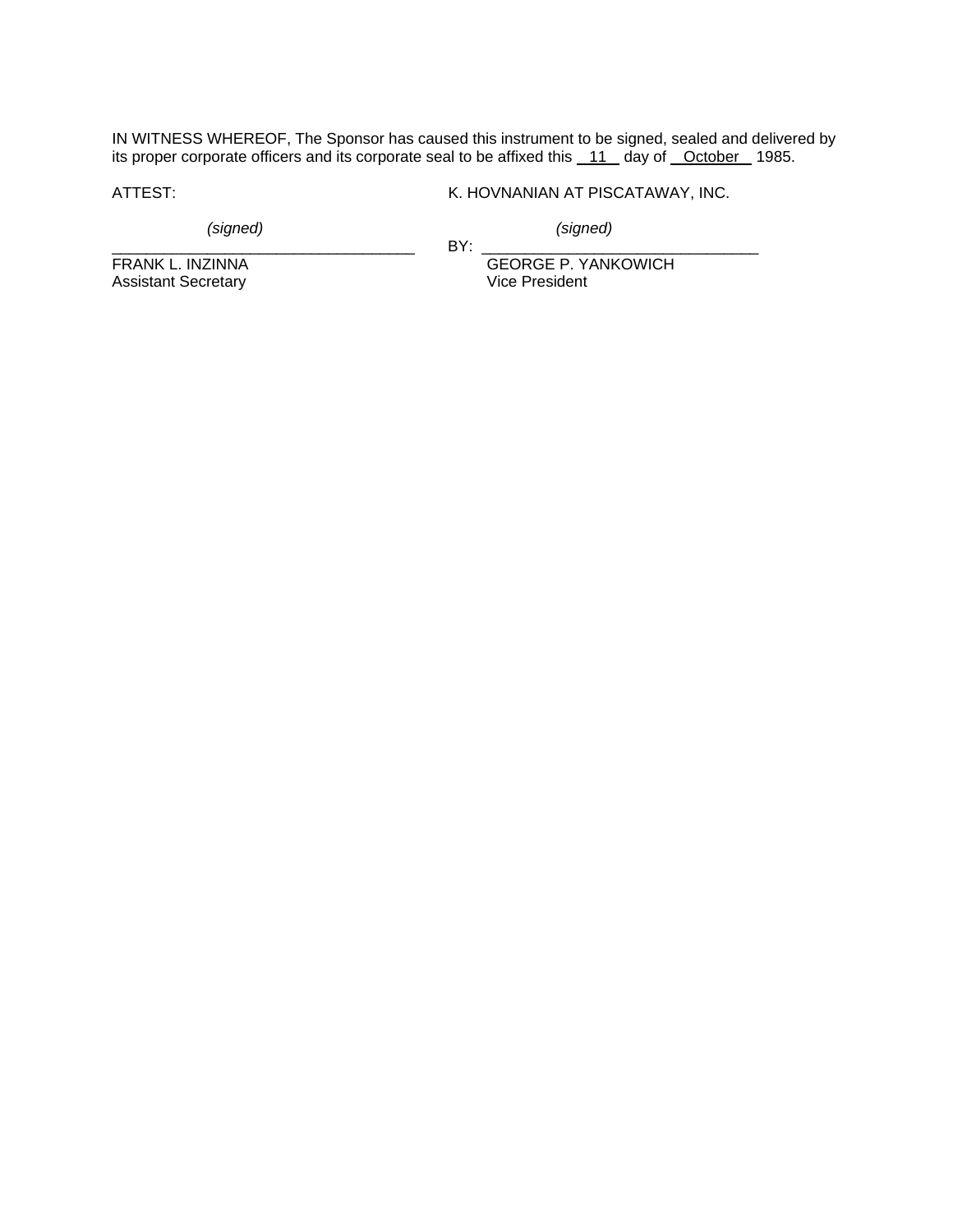STATE OF NEW JERSEY: ss. COUNTY OF MONMOUTH

 BE IT REMEMBERED, that on this 11 day of October , 198 5 , the subscriber, an Attorney at Law of the State of New Jersey, personally appeared FRANK L. INZINNA, who, being by me duly Sworn upon his oath, deposes and makes proof to my satisfaction, that he is the Secretary of K. Hovnanian at Piscataway, Inc., the corporation named in the within instrument; that GEORGE P. YANKOWICH is the Vice President of said corporation; that the execution, as well as the making of this instrument, has been duly authorized by a proper resolution of the Board of Directors of the said corporation; that deponent well knows the corporate seal of said corporation; and that the seal affixed to said instrument is the proper corporate seal and was thereto affixed and said instrument signed and delivered by said Vice President as and for the voluntary act and deed of said corporation, in presence of deponent, who thereupon subscribed his name thereto as attesting witness.

 $\frac{1}{2}$  ,  $\frac{1}{2}$  ,  $\frac{1}{2}$  ,  $\frac{1}{2}$  ,  $\frac{1}{2}$  ,  $\frac{1}{2}$  ,  $\frac{1}{2}$  ,  $\frac{1}{2}$  ,  $\frac{1}{2}$  ,  $\frac{1}{2}$  ,  $\frac{1}{2}$  ,  $\frac{1}{2}$  ,  $\frac{1}{2}$  ,  $\frac{1}{2}$  ,  $\frac{1}{2}$  ,  $\frac{1}{2}$  ,  $\frac{1}{2}$  ,  $\frac{1}{2}$  ,  $\frac{1$ 

*(signed)* 

FRANK L. INZINNA

Sworn and Subscribed to before me the date aforesaid.

*(signed)* 

\_\_\_\_\_\_\_\_\_\_\_\_\_\_\_\_\_\_\_\_\_\_\_\_\_\_\_\_\_\_\_\_\_\_\_\_\_\_

DONALD R. DAINES, An Attorney At Law of the State of N. J.

Prepared by: Donald R. Daines, Esq. 10 Highway 35 P.O. Box 500 Red Bank, NJ 07701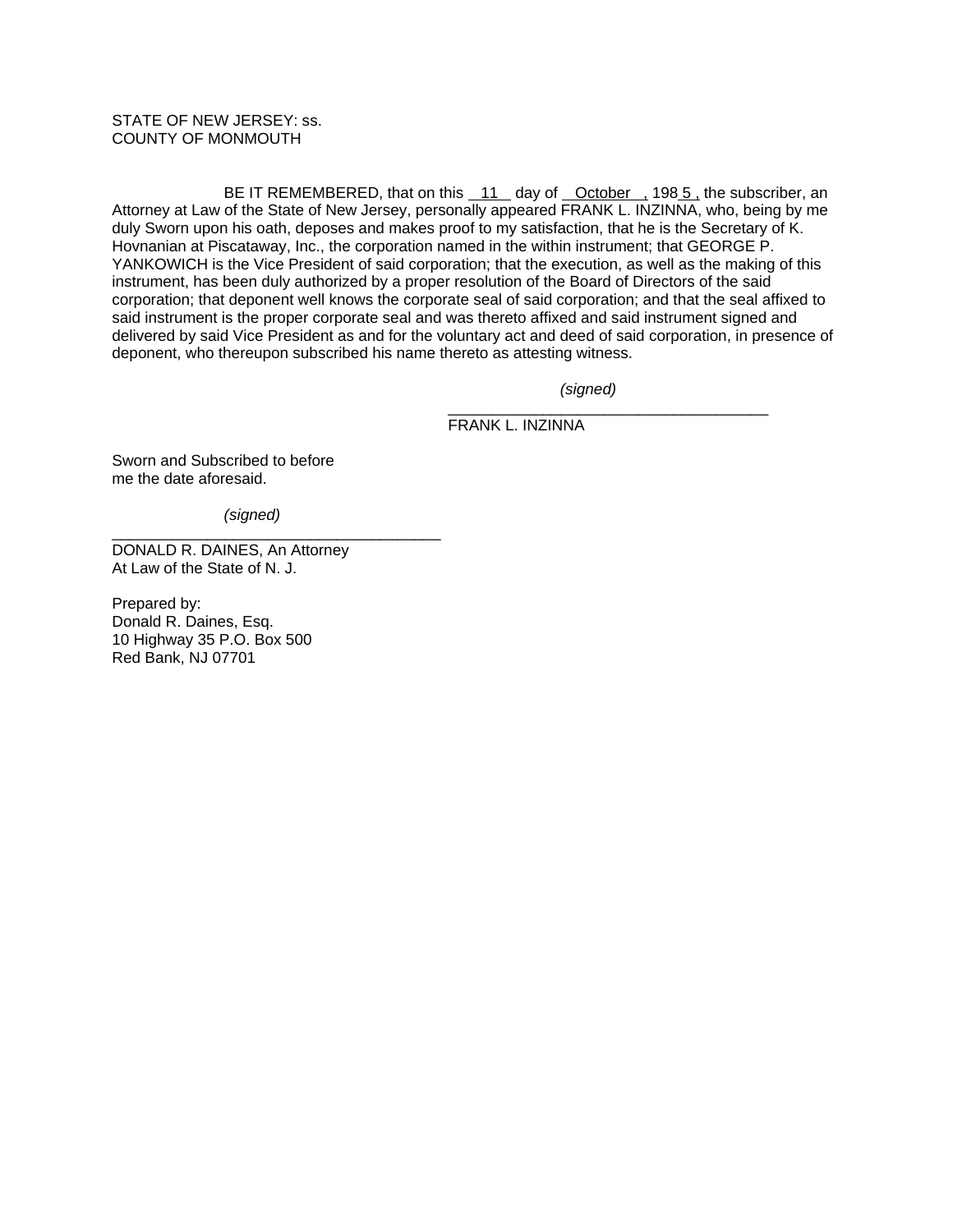## INDEX TO EXHIBITS

EXHIBIT **ITEM**<br>A Metes A Metes and Bounds entire tract<br>B Survey entire tract B Survey entire tract<br>C Metes and Bounds C Metes and Bounds Individual Phases<br>D Survey Individual Phases D Survey Individual Phases<br>E Unit Breakdown - %/Type<br>F By-Laws Unit Breakdown - %/Type/Parking F By-Laws<br>G Floor Pla Floor Plans - 600 250 350 300 5300

5302 - Moderate

- 5302 Low
	- 5303 Moderate
	- 5303 Low